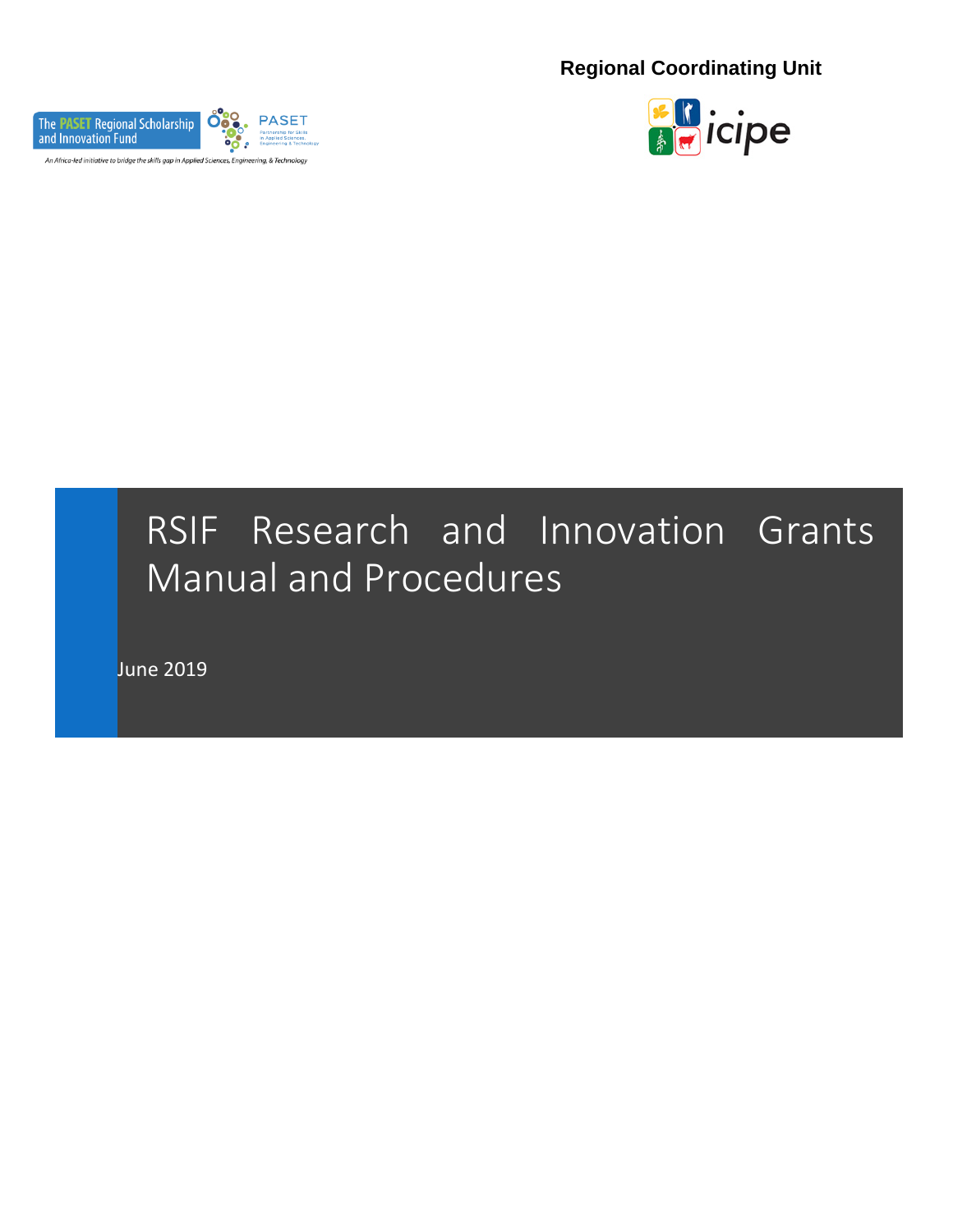# **Regional Coordinating Unit**





# Table of Contents

| $\mathbf{1}$   |  |  |
|----------------|--|--|
| 1.1            |  |  |
| 1.2            |  |  |
| 1.3            |  |  |
| 1.4            |  |  |
| 1.5            |  |  |
| $\overline{2}$ |  |  |
| 2.1            |  |  |
| 2.2            |  |  |
| 2.3            |  |  |
| 2.4            |  |  |
| 2.5            |  |  |
| 2.6            |  |  |
| 2.7            |  |  |
| 3              |  |  |
| 3.1            |  |  |
| 3.2            |  |  |
| 3.3            |  |  |
| 3.4            |  |  |
| 3.5            |  |  |
| 3.6            |  |  |
| 3.7            |  |  |
| 3.8            |  |  |
| 3.9            |  |  |
| 3.10           |  |  |
| 3.11           |  |  |
| 4              |  |  |
| 4.1            |  |  |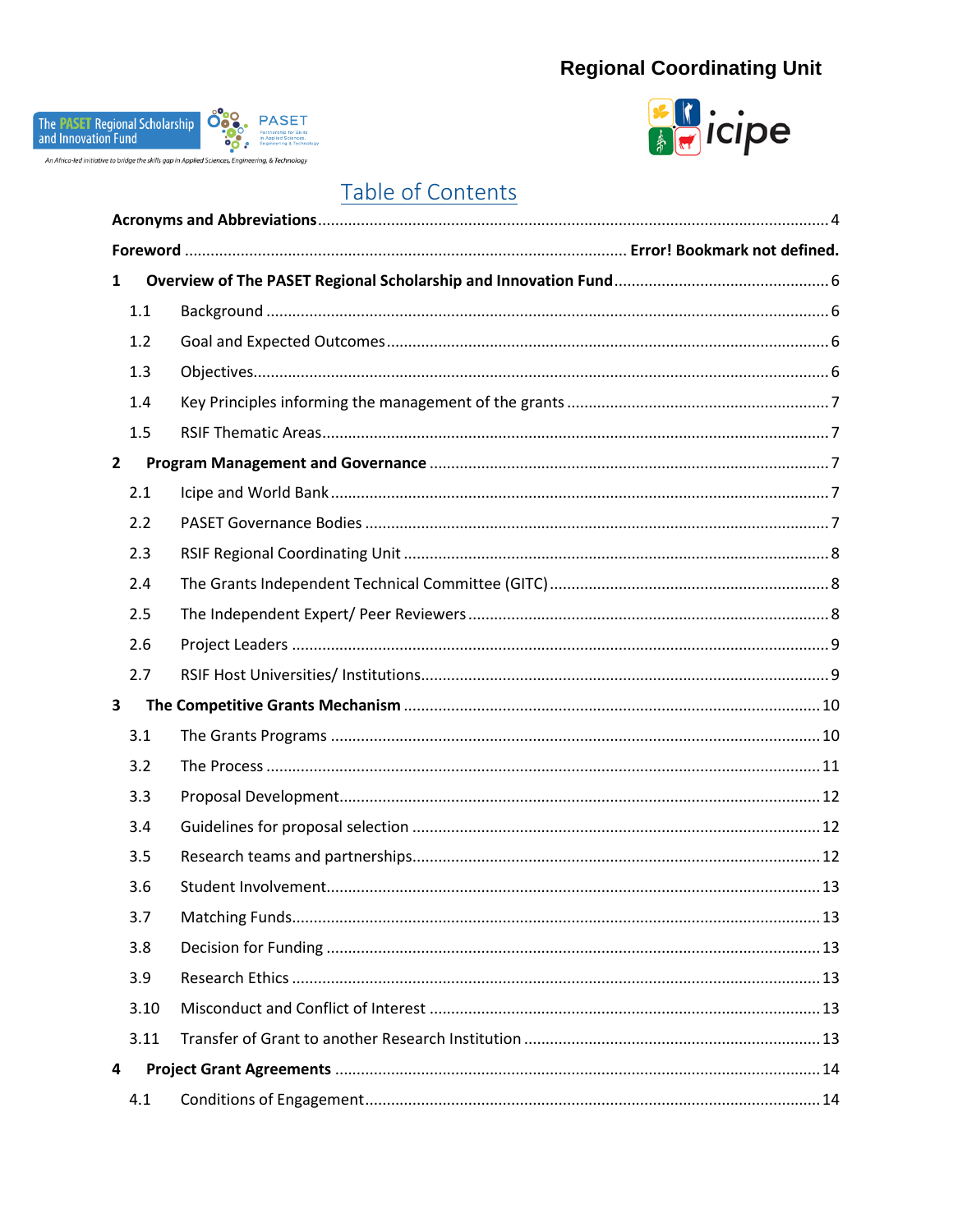|   | 4.2   |                                                                                   |  |
|---|-------|-----------------------------------------------------------------------------------|--|
|   | 4.3   |                                                                                   |  |
| 5 |       |                                                                                   |  |
|   | 5.1   |                                                                                   |  |
|   | 5.2   |                                                                                   |  |
|   | 5.3   |                                                                                   |  |
|   | 5.4   |                                                                                   |  |
|   | 5.5   |                                                                                   |  |
| 6 |       |                                                                                   |  |
|   | 6.1   |                                                                                   |  |
|   | 6.2   |                                                                                   |  |
|   | 6.2.1 |                                                                                   |  |
|   | 6.2.2 |                                                                                   |  |
|   | 6.2.3 |                                                                                   |  |
|   | 6.3   |                                                                                   |  |
|   | 6.3.1 |                                                                                   |  |
|   | 6.3.2 |                                                                                   |  |
|   | 6.3.3 |                                                                                   |  |
|   | 6.3.4 |                                                                                   |  |
|   | 6.4   |                                                                                   |  |
|   | 6.5   | Transfer of funds between Research Institution and its Collaborating Partners  20 |  |
|   | 6.6   |                                                                                   |  |
|   | 6.7   |                                                                                   |  |
|   | 6.8   |                                                                                   |  |
|   | 6.8.1 |                                                                                   |  |
|   | 6.9   |                                                                                   |  |
|   | 6.10  |                                                                                   |  |
|   | 6.11  |                                                                                   |  |
| 7 |       |                                                                                   |  |
|   | 7.1   |                                                                                   |  |
|   | 7.2   |                                                                                   |  |
|   | 7.2.1 |                                                                                   |  |
|   | 7.2.2 |                                                                                   |  |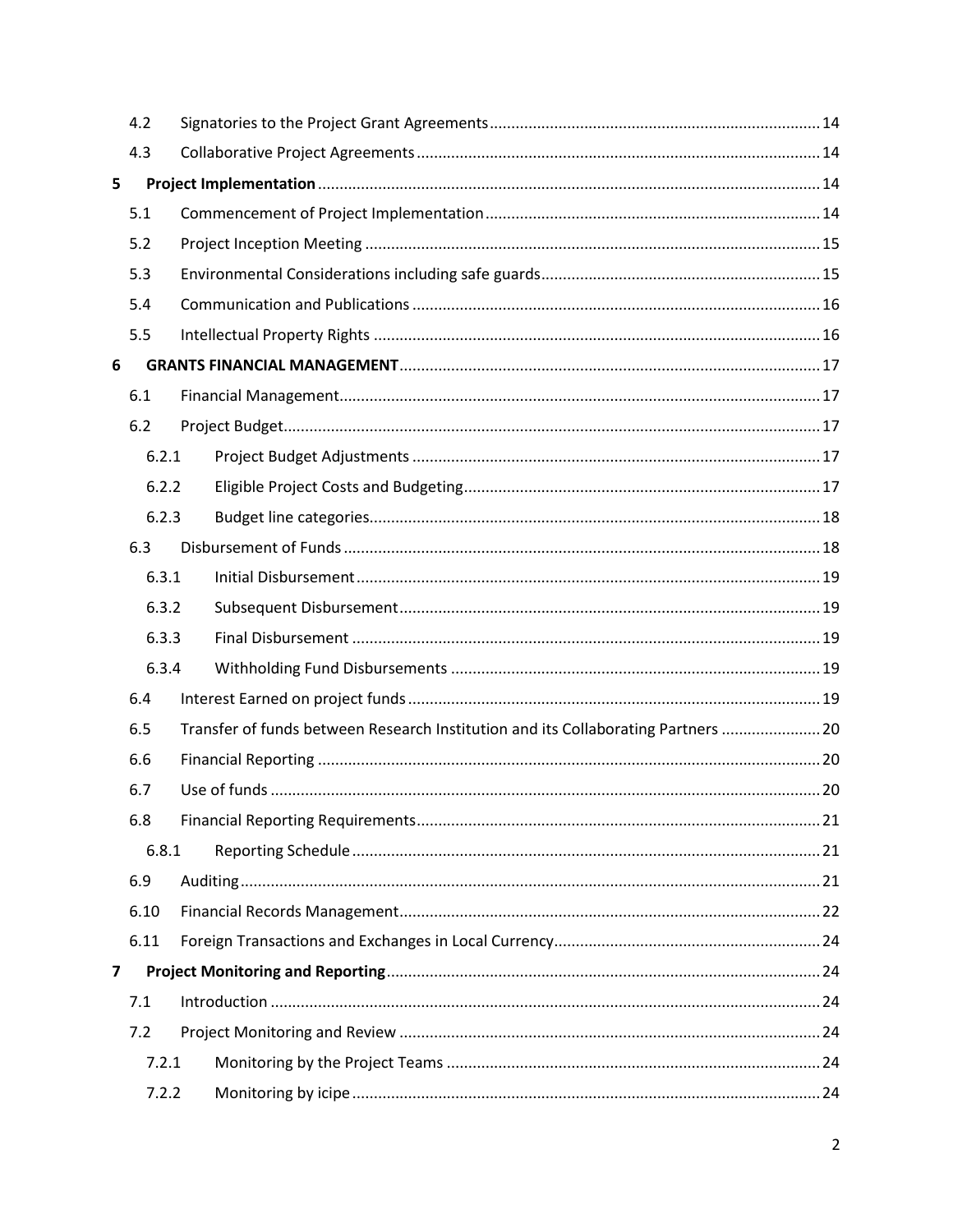|   | 7.3   |  |
|---|-------|--|
|   | 7.3.1 |  |
|   | 7.3.2 |  |
|   | 7.3.3 |  |
|   | 7.3.4 |  |
| 8 |       |  |
|   | 8.1   |  |
|   | 8.2   |  |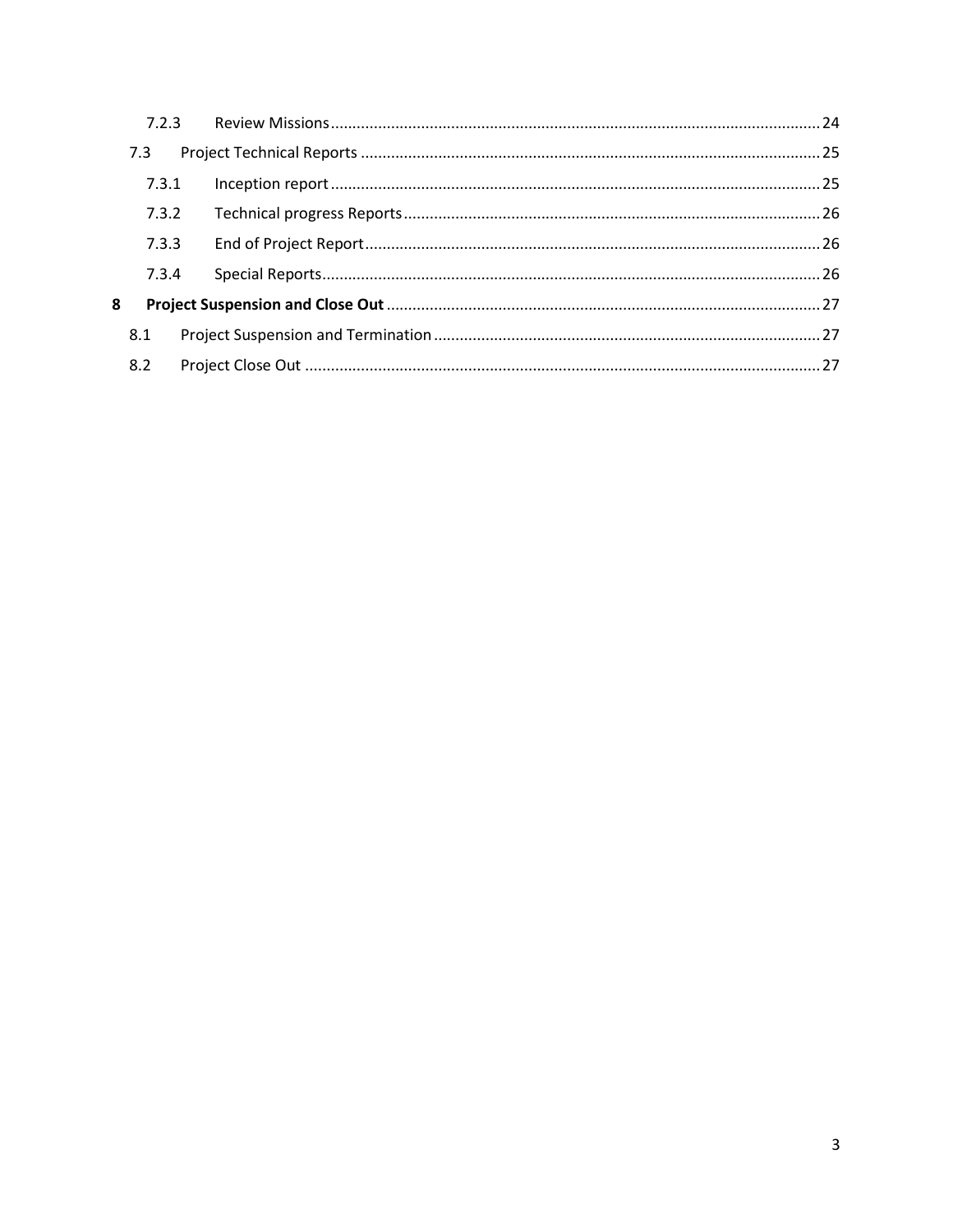# <span id="page-4-0"></span>Acronyms and Abbreviations

| CAG              | <b>Consultative Advisory Group</b>                                     |
|------------------|------------------------------------------------------------------------|
| <b>GITC</b>      | Grants Independent Technical Committee                                 |
| Icipe            | International Centre of Insect Physiology and Ecology                  |
| PASET            | Partnership for skills in Applied Sciences, Engineering and Technology |
| PASET EB         | <b>PASET Executive Board</b>                                           |
| <b>RSIF</b>      | Regional Scholarship and Innovations Fund                              |
| <b>RSIF RA</b>   | <b>RSIF Research Award</b>                                             |
| <b>RSIF JIRA</b> | RSIF Junior Investigator Research Award                                |
| <b>RSIF ICPB</b> | RSIF Institutional Innovation Capacity Building Program                |
| <b>RCU</b>       | Regional Coordinating Unit                                             |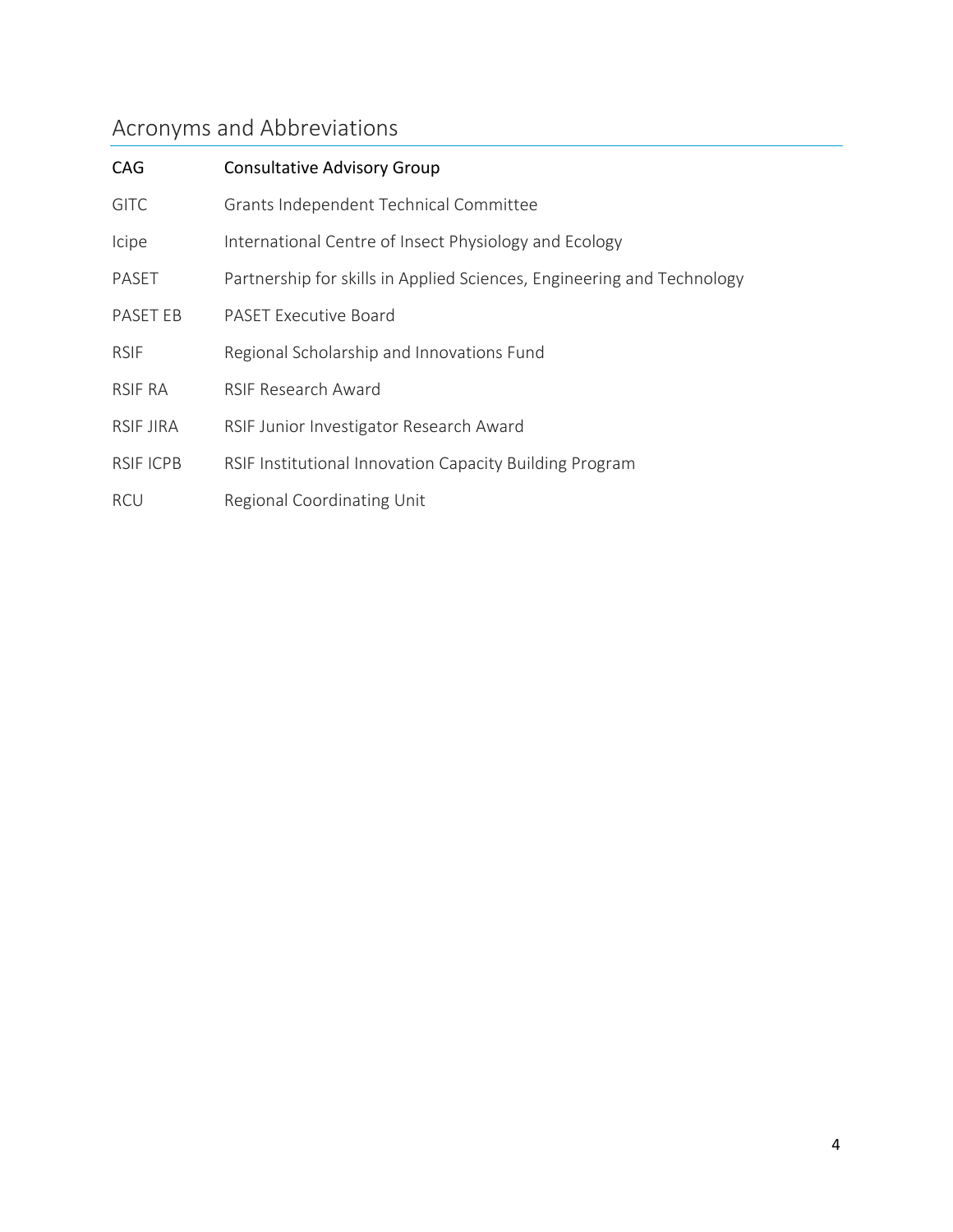# Introduction

This manual is a reference document for the RCU and grantees of the RSIF Research and Innovation Grants on the requirements and implementation of the grants. The manual largely draws from the provisions of the RSIF Project Appraisal Document that governs the contractual relationship between *icipe* and the World Bank as well as the *icipe* institutional financial and grant management policies and procedures.

The Manual covers all aspects and procedures involved in the implementation and management of the competitive grants scheme of the RSIF project including but not limited to the award process, financial management, reporting and overall grants' project monitoring.

The Manual is a living document that may be updated from time to time as needed.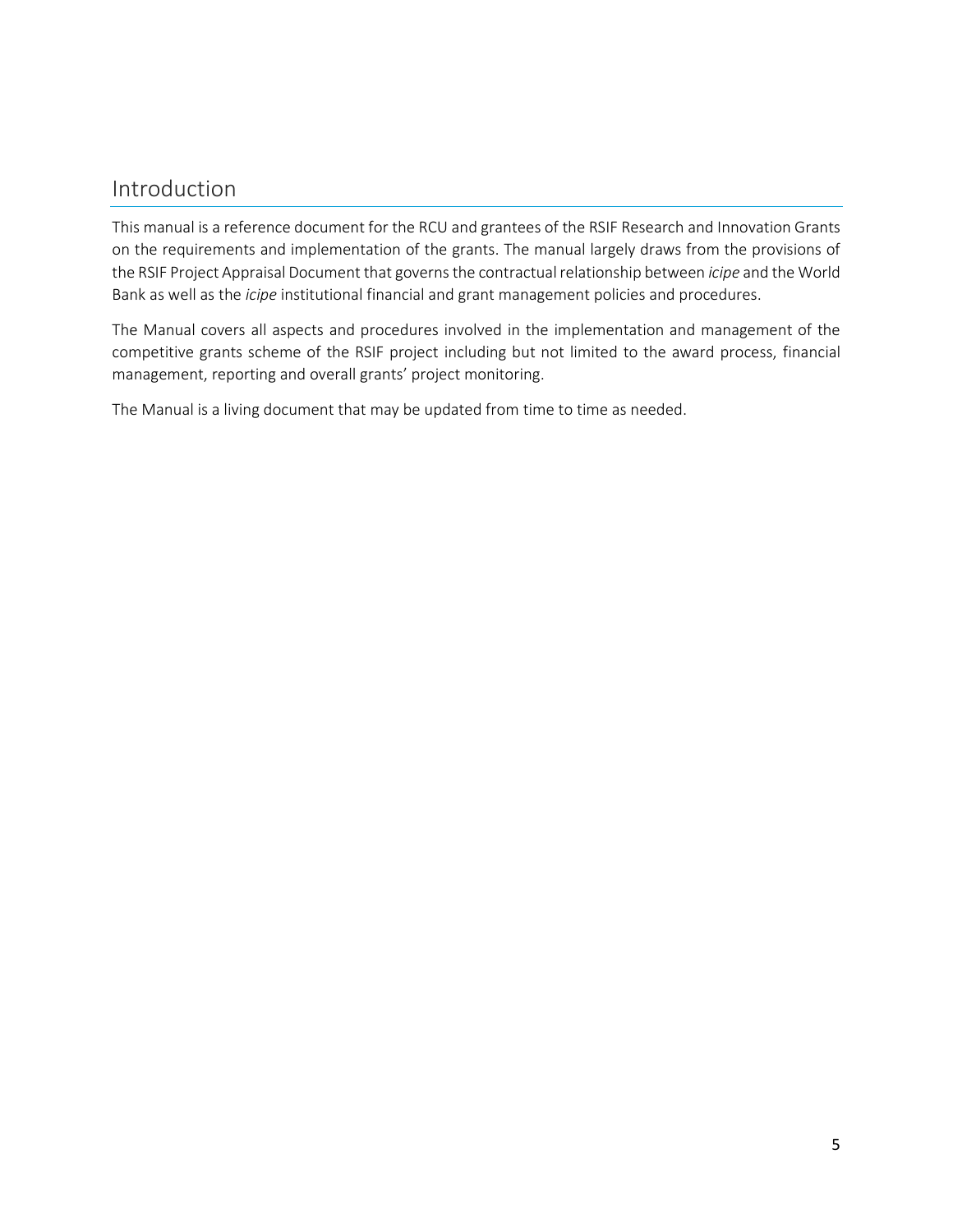# <span id="page-6-0"></span>1 Overview of The PASET Regional Scholarship and Innovation Fund

# <span id="page-6-1"></span>1.1 Background

Th[e Partnership for skills in Applied Sciences, Engineering and Technology](http://www.worldbank.org/en/programs/paset) (PASET) is an African-led initiative with the objective of strengthening skills in the Applied Science, engineering and Technology to further socioeconomic transformation in sub- Saharan Africa (SSA). The [Regional Scholarship and Innovation Fund](https://www.rsif-paset.org/) (RSIF) is the flagship program of PASET. The primary objective of RSIF is to train high quality PhD and post-doctoral students to address the human resource gap of highly qualified specialists in the fields of applied sciences, engineering, and technology (ASET) and to contribute to improving research and innovation capacities in those fields in sub-Saharan Africa. RSIF supports PhD students, post-doctoral scientists and universities in SSA to establish a high-quality training, research and innovation environment and to develop their institutional capacity for the benefit of the whole region.

RSIF is currently funded by contributions from African governments, the World Bank and the Government of Korea; The [International Centre of Insect Physiology and Ecology](http://www.icipe.org/) *(icipe),* Nairobi, Kenya, as the RSIF Regional Coordinating Unit (RCU) is responsible for project implementation.

The project is implemented through competitively selected African Host Universities in SSA, which will host PhD students in various PhD programs aligned to the PASET priority thematic areas. Competitive research and innovation grants will be issued that complement the PhD training offered to scholars by supporting knowledge generation, scientific excellence and use of knowledge for development impact.

# <span id="page-6-2"></span>1.2 Goal and Expected Outcomes

RSIF aims to strengthen the African Host University's capacity in research excellence and innovation development, with impact on PASET priority sectors, ultimately contributing to economic growth of SSA countries through;

- a. An increased number of high-quality post-doctoral researchers and more qualified and skilled scientific workforce;
- b. Better retention of PhD graduates within SSA countries;
- c. Increased opportunities to translate research outputs into commercial products/services and;
- d. Increased University-Industry partnerships and international network building opportunities;

# <span id="page-6-3"></span>1.3 Objectives

The key objectives of the grants are to:

- i. To strengthen research excellence of RSIF African Host Universities with special focus on advancement of research capacity of postdoctoral fellows, young faculty members and those scholars involved in the Ph.D. programs as mentors for Ph.D. students by partnering with prominent international partners to contribute towards better internationalization and research excellence.
- ii. To strengthen the innovation enabling environment and capacity of RSIF African Host Universities for stronger collaboration with private sector and to foster innovation development in PASET priority sectors important for economic development of SSA countries. Involvement of prominent international partners should ensure knowledge and the best practice exchange.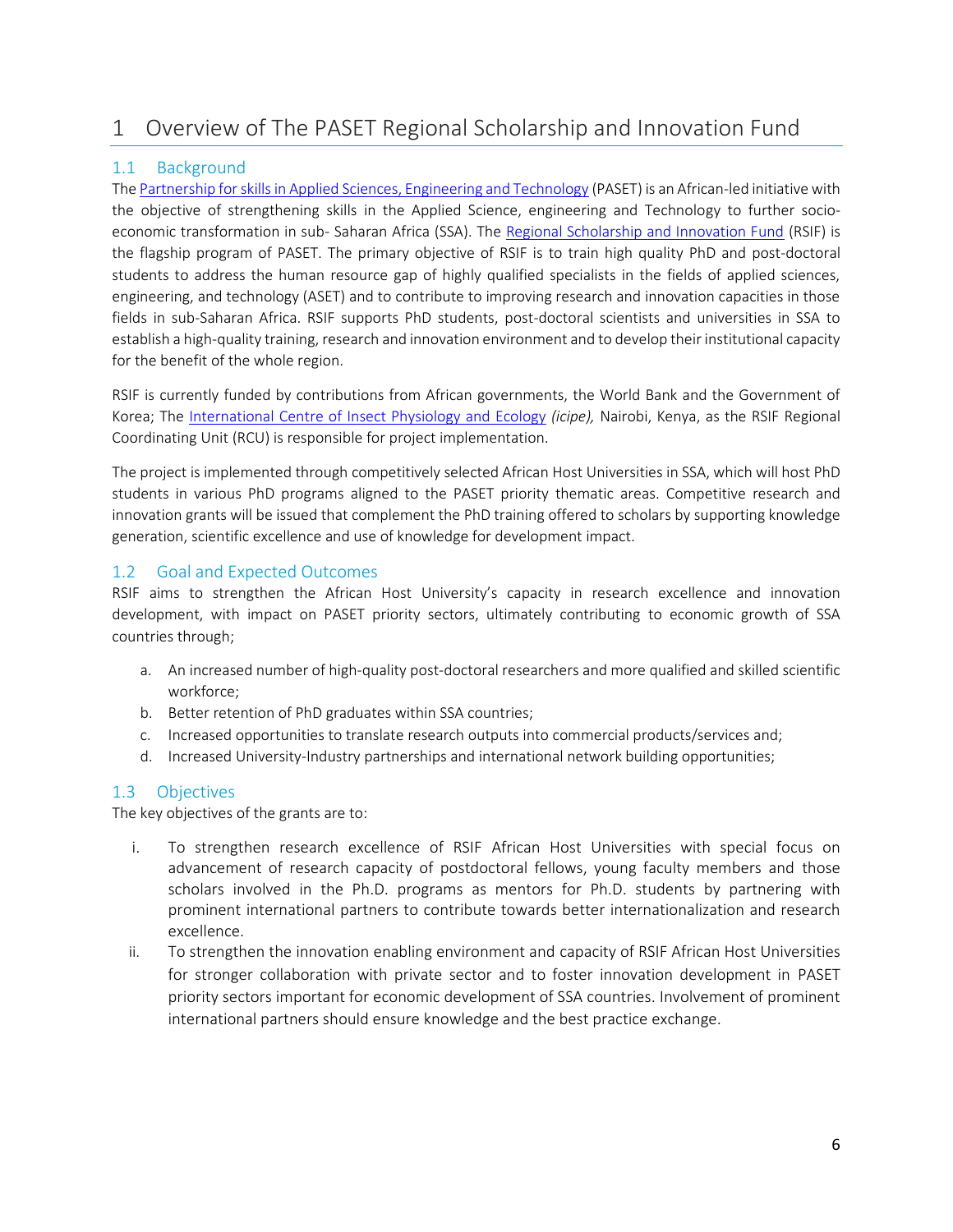# <span id="page-7-0"></span>1.4 Key Principles on the management of the grants

RSIF will award the various types of grants informed by international best practices of grant management, which include;

- i. Ensuring an efficient and transparent Call process.
- ii. Selecting high quality proposals that will result in scientific excellence.
- iii. Setting up cost- effective financial and administration management processes.
- iv. Conducting professional independent, evaluation, implementation and impact evaluation.
- v. Promoting stakeholder engagement and collaborations with private sector and International partners.

# <span id="page-7-1"></span>1.5 RSIF Thematic Areas

The RSIF priority areas are identified by PASET Executive Board and those are;

- a. ICTs including big data and artificial intelligence;
- b. Food security and agribusiness;
- c. Minerals, mining and materials engineering;
- d. Energy including renewables; and
- e. Climate change

# <span id="page-7-2"></span>2 Program Management and Governance

### <span id="page-7-3"></span>2.1 *icipe* and the World Bank

The World Bank and *Icipe* signed an agreement in August 2018 for the latter to be the coordinating unit of the PASET RSIF Program. The RSIF is managed by *icipe* which has the overall administrative, legal and fiduciary responsibility for the Program. *icipe* also provides the necessary supportive working environment for the smooth implementation of the Project. More specifically, *icipe* is responsible for management of funds and accountability to the World Bank and other donors for the proper use of Project funds in accordance with the intent of the approved RSIF Project Appraisal Document and the terms and conditions of the Agreement between the Parties. *icipe* provides the necessary professional and administrative support, including human resources management, financial, legal and other services required for the successful implementation of the Project. Furthermore, *icipe* ensures that the Regional Coordinating Unit (RCU) operates efficiently, using the Centre's financial and administrative systems. The World Bank and *icipe* hold regular review meetings to discuss progress on Project implementation.

### <span id="page-7-4"></span>2.2 PASET Governance Bodies

The PASET governance bodies, comprising the PASET Governing Council and the PASET Executive Board (EB) provide strategic direction for implementation of the RSIF project by the RCU. The Governing Council is responsible for the overall strategic direction and vision of the RSIF while the EB interacts with the RCU more regularly, monitoring the regular progress of activities and providing overall guidance. The PASET Consultative Advisory Group (CAG) provides guidance to the Governing Council and EB on regional priorities, goals and technical aspects of the RSIF.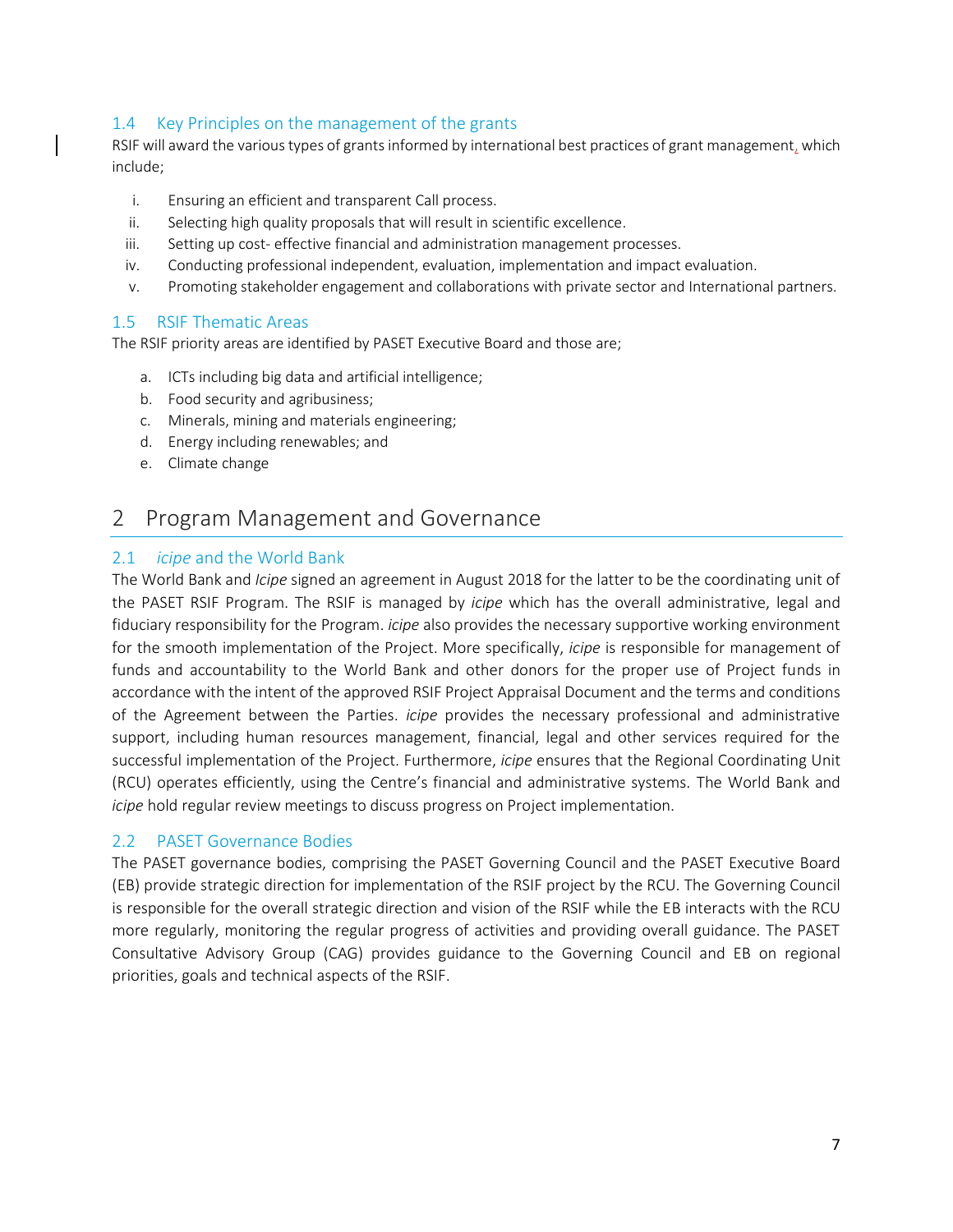# <span id="page-8-0"></span>2.3 RSIF Regional Coordinating Unit

The RCU is the primary implementation body tasked with the overall coordination planning, monitoring and evaluation of project activities for the three windows of the project.

Some of the key responsibilities relating to management of the Research and Innovation Grants include:

- a. Managing and accounting for the fund contributions that are used to support RSIF activities from donors including, the African Governments, private sector and foundations that are part of PASET RSIF initiative.
- b. Managing the day-to-day administration of the research and innovation grants programs.
- c. Planning and executing the annual work plans for the research and innovation grants programs.
- d. Launching calls for proposals for research and innovation grants.
- e. Coordinating the selection of grantees based on transparent peer review by independent evaluators, quality of proposals and merits
- f. Monitoring the funds disbursements and usage for the grant awards as per terms of agreement.
- g. Organizing workshops for RSIF African Host Universities on different topics related to entrepreneurship and innovation programs including the application of transformational technologies.
- h. Assist in identifying networks of incubators and tech hubs as well as university-based incubators in SSA especially those geographically and content-wise aligned to RSIF host universities and facilitating the connection with the host universities.
- i. Developing networks of Host universities with industry partners

# <span id="page-8-1"></span>2.4 The Grants Independent Technical Committee (GITC)

A Grants Independent Technical Committee is appointed by *icipe* to provide technical support in the review, selection, award and evaluation of Research and Innovation Grants. The GITC will conduct the final evaluation and take decisions on proposals that have been reviewed by Independent expert/peer reviewers. The recommendations of the GITC on selected proposals will be presented to the PASET Executive Board for final approval. The GITC consists of seven independent experts who have not applied for or are not implementing any of the RSIF grant projects. The GITC meets physically at least once a year although more regular virtual meetings may be held to review progress with implementation of projects.

### <span id="page-8-2"></span>2.5 The Independent Expert/ Peer Reviewers

Independent expert/peer reviewers are identified from time to time to support the technical review and evaluation of full proposals. Expert/peer reviewers are internationally recognized individuals with experience in engineering sciences, agricultural and environmental science, ICT, social science, innovation and commercialization of knowledge. All expert/peer reviewers possess a high level of professional experience in the public or private sector in research and/or thematic expertise in the five priority thematic areas. They also have experience in one or more of the following areas:

- a. Competitive projects evaluation;
- b. Use of research funding for technological projects focused on solving development challenges in agriculture, engineering and the environmental sciences;
- c. Innovation capacity development and commercialization of knowledge;
- d. Science and innovation policy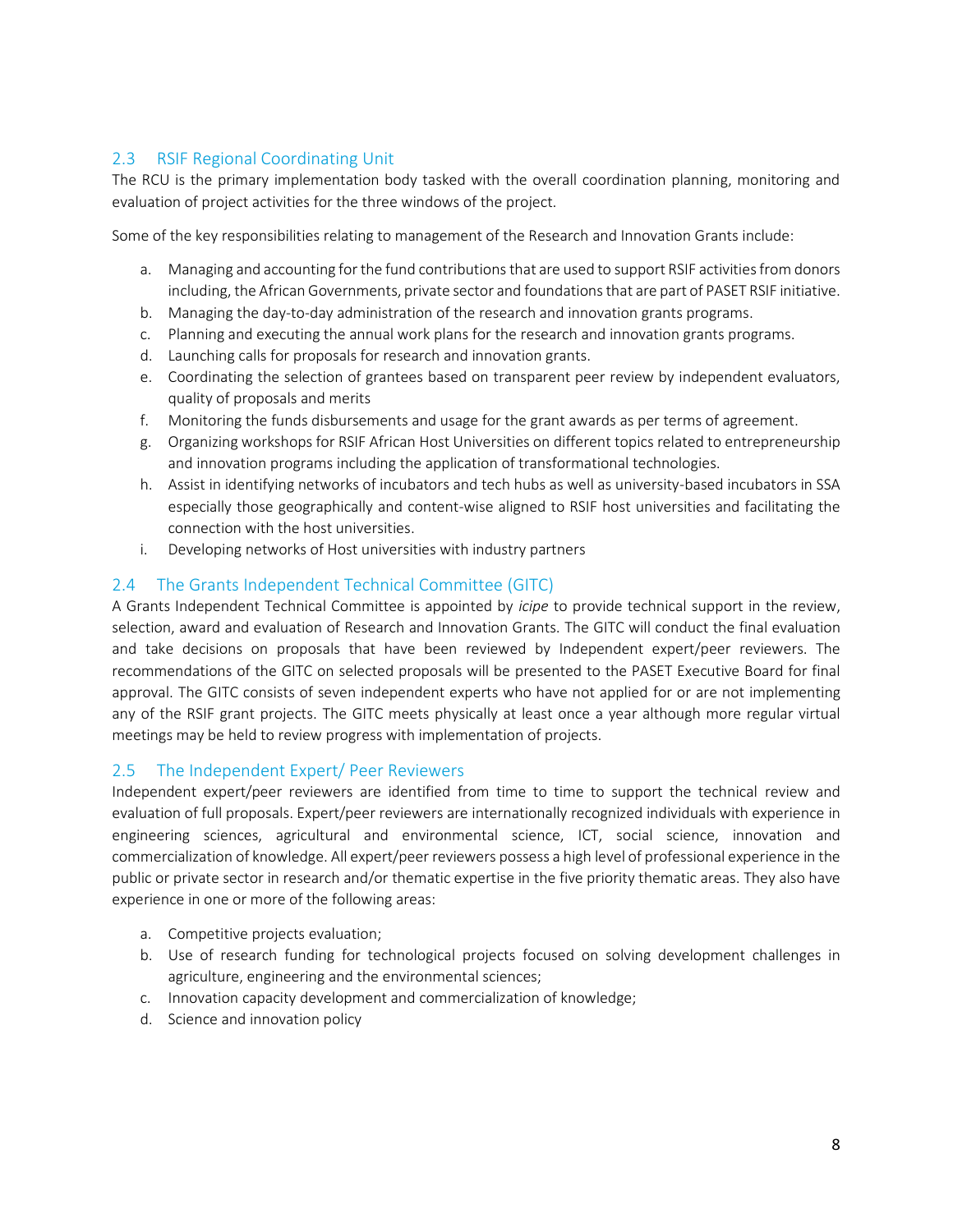# <span id="page-9-0"></span>2.6 Project Leaders

The Lead Applicant for each proposal will be the Project Leader (PL) responsible for implementation of the project.

The PLs are responsible for:

- a. Ensuring that the project delivers the proposed experiments/goals and generate the anticipated results, thereby contributing to the overall objectives and outcomes of the RSIF;
- b. Routine management of the project implementation;
- c. Providing support to project partners in managing operations;
- d. Ensuring effective communication and the necessary synergies between participating partners;
- e. Coordinating contractual arrangements between the RCU and the other project partners;
- f. Preparing project work plans, progress and financial reports, and ensuring timely submission to the RCU;
- g. Maintaining valid and accurate records of the projects;
- h. Preparing summary briefings on the project for use during monitoring and evaluation exercises;
- i. Working closely with the RCU on dissemination of project activities;
- j. Addressing challenges within the project;
- k. Facilitating the signing of memoranda of understanding and material transfer arrangements among project implementing organizations;
- l. Performing any other activity that ensures the smooth operation of the Project.

# <span id="page-9-1"></span>2.7 RSIF African Host Universities/ Institutions

RSIF will award grants through the RSIF Host Universities and Institutions as the implementing partners in charge of administrative management of the project. The responsibilities of administering institution are:

- a. Ensure that the Lead Applicant and Co-applicants (Investigators) are made aware of their responsibilities and that they observe the terms and conditions of the grant.
- b. Ensure that the Lead Applicant and Co-applicants are provided adequate conditions and support for the successful implementation of the Project
- c. Ensure that any part of the matching funding of the project not funded by RSIF grant is committed to the project before its start.
- d. Ensure that the research project supported by the grant complies with all relevant legislation and government regulations, including those introduced while work is in progress. This requirement includes approval or license from any regulatory body that may be required before the research can commence.
- e. Notify *icipe* of any change in project's status or that of the Lead applicant that might affect the eligibility to hold a grant.
- f. Expected to ensure the research team upholds high ethical standards, principles and good practices while implementing the research.
- g. Ensure proper financial management of grants and accountability for the use of public funds.
- h. Ensure that adequate business continuity plans are in place to ensure that operational interruptions to the research are minimized.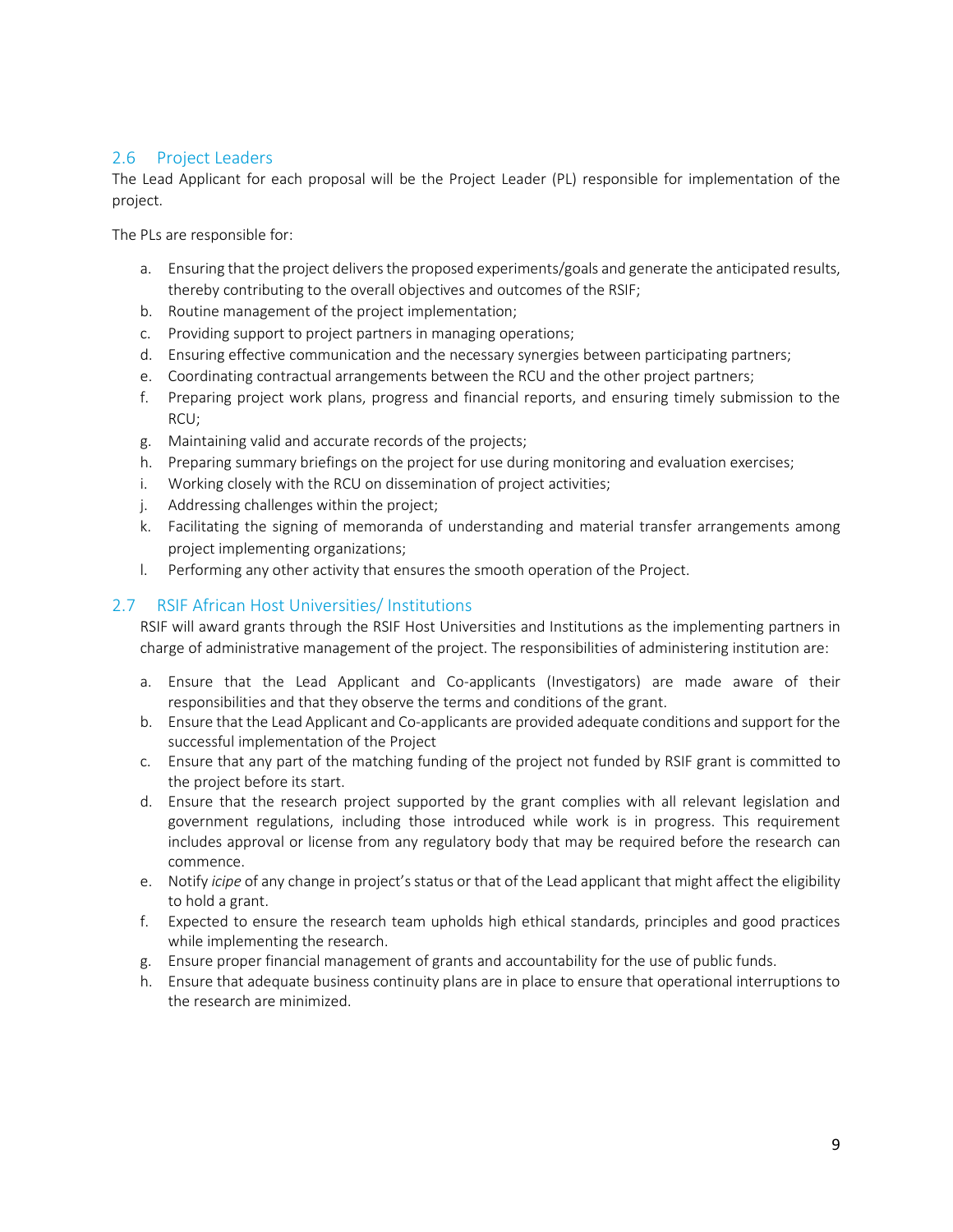# <span id="page-10-0"></span>3 The Competitive Grants Mechanism

# <span id="page-10-1"></span>3.1 The Grants Programs

# Research Grants

Two types of grants will be awarded:

- *a. RSIF Research Awards (RSIF RA):* These grants will be awarded competitively to faculty engaged in PhD training in African Host Universities in SSA. The primary objective of these grants is to help faculty to advance their research excellence and generate innovative ideas that could be commercialized.
- b. *RSIF Junior Investigator Research Awards (RSIF- JIRA):* These grants will be awarded competitively to RSIF graduates who obtain a post-doctoral or permanent position in an academic institution or research centre in SSA. The primary objective of these grants is to support junior scientists who are establishing their research career after completing a PhD degree. Grant will provide funding to enhance research excellence and unlock the innovation potential by allowing junior investigators to conduct research projects autonomously.

### Innovation Grants

Two types of grants will be awarded:

- *a. RSIF Institutional Innovation Capacity Building Program (RSIF ICPB):* These grants will be awarded competitively to African Host Universities to support strengthening of the innovation environment. The primary objective is to help the University prepare an innovation enabling environment to support successful University- industry partnership and to foster innovation development
- b. *RSIF Cooperability Grants Program:* These grants will support University- Industry partnerships with goal to promote commercialization of research results. The aim of these grants is to encourage publicprivate partnerships through funding of cooperative research and development conducted jointly by researchers from RSIF African Host Universities, private companies and relevant international partners.

Details of the objectives and eligibility requirements for each of the grants are provided in the Call for proposal documents .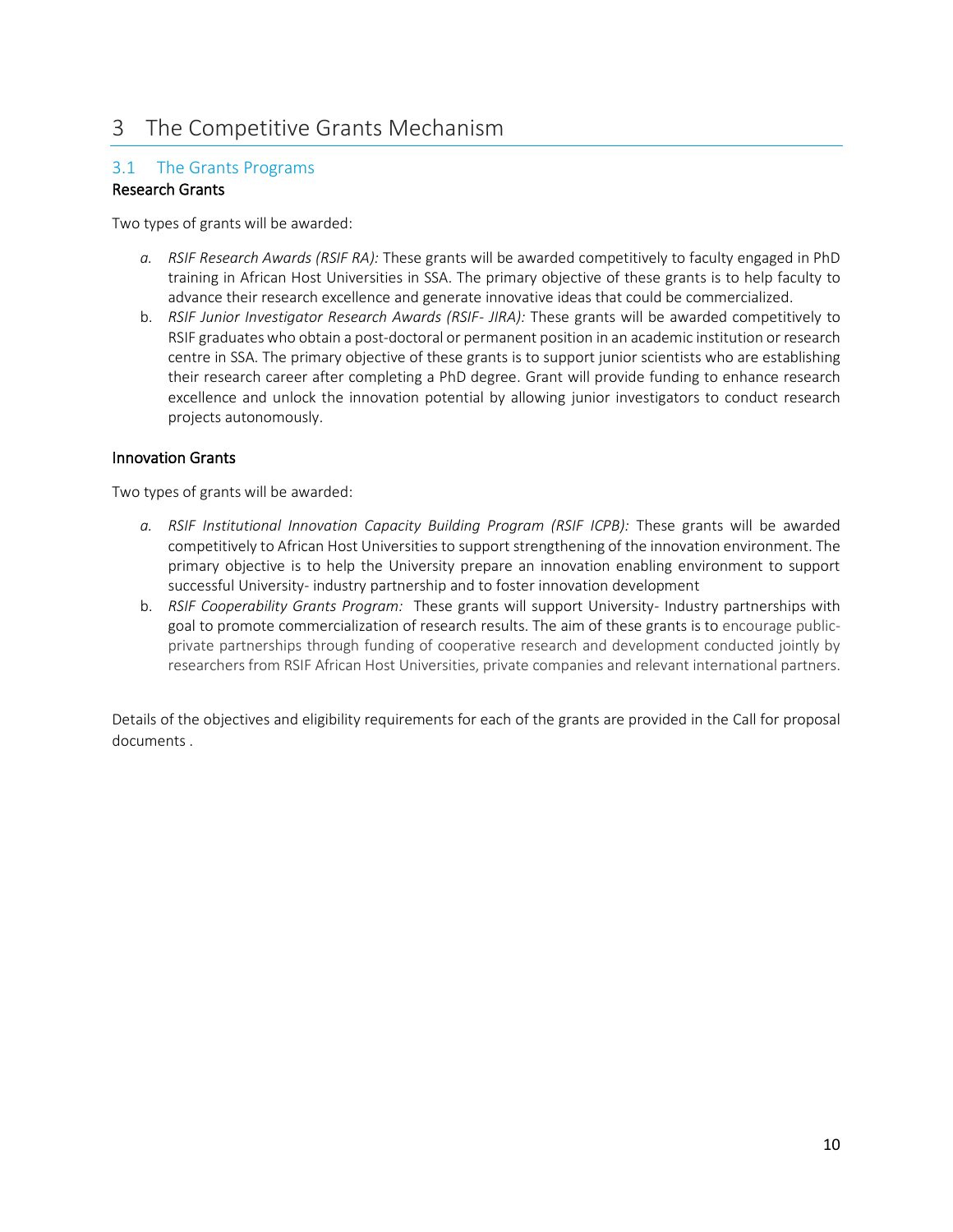# <span id="page-11-0"></span>3.2 The Process and procedures for the selection of proposals

RSIF will follow a one-stage process for selecting successful projects for award. The steps and processes involved in the competitive grant scheme from the point of call for proposals through to final funding are schematically indicated in Figure 1:



*Figure 1: The processes and procedures for the selection of the competitive grants for funding*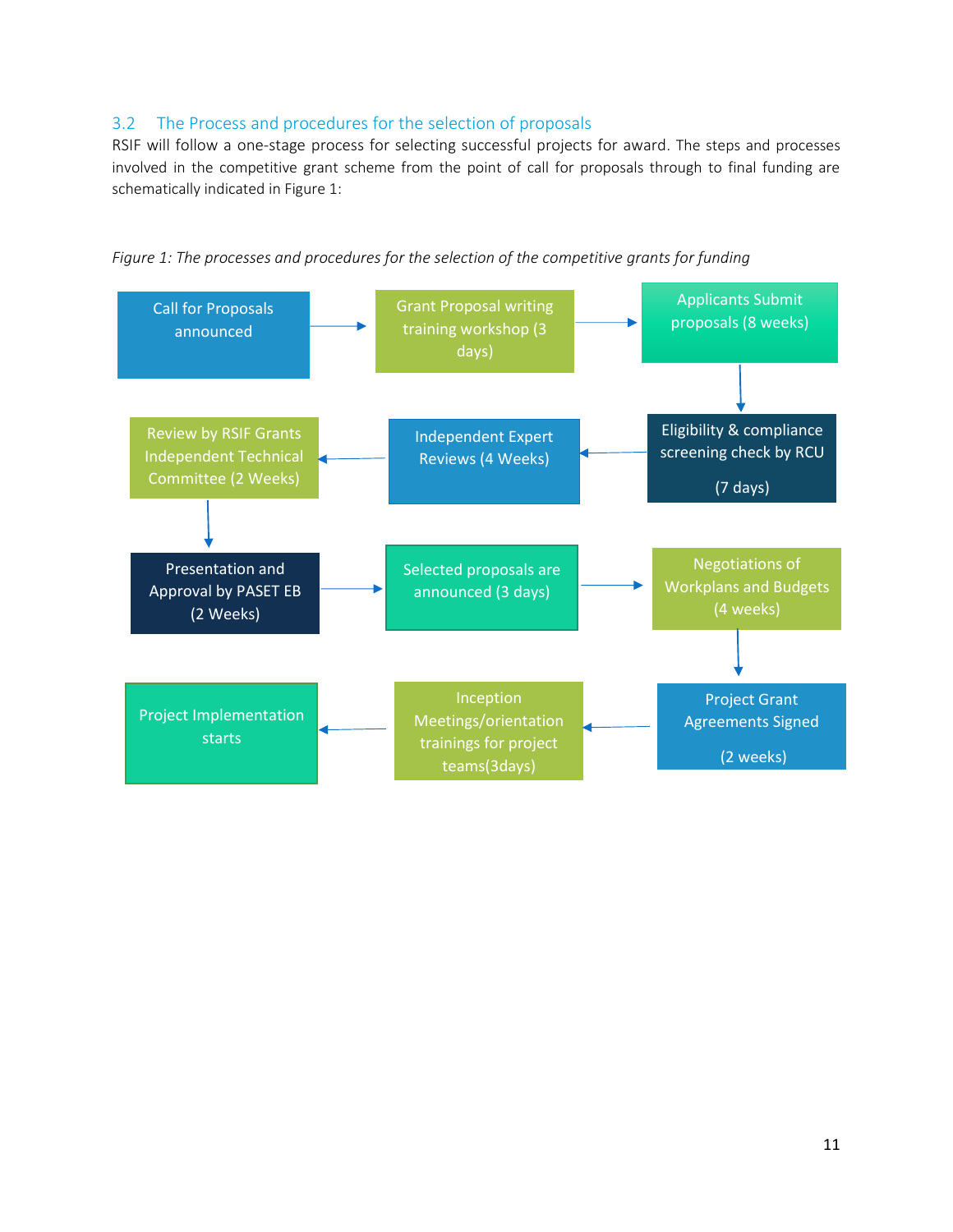# <span id="page-12-0"></span>3.3 Proposal Development

Applicants will be required to submit full proposals in response to the specific Call for proposals they would like to apply for. The proposals will be screened for eligibility and compliance before they are submitted to the independent expert reviewers for technical and scientific evaluation. During negotiations applicants of projects selected for funding might be asked to further adjust their proposals and the corresponding workplans and proposed budgets in line with the terms and conditions of the grant. The final negotiated workplans and budgets will be used as the part of the Contractual agreement.

# <span id="page-12-1"></span>3.4 Guidelines for selection of proposals

All proposals are reviewed and evaluated on a competitive basis against a set of evaluation criteria as provided in the Call for proposal document and include the following:

### a. General Considerations

- i. Alignment to PASET priority thematic areas and RSIF objectives: Proposals should be in line with the priority areas. The proposal should clearly demonstrate how it would contribute to the strengthening of research excellence (research grants) and innovation development/commercialization (innovation grants).
- ii. Strategic value: The proposal should indicate how it will provide the value added towards the country's strategies and socio-economic impact to improve the quality of lives of the intended beneficiaries.

# b. Essential Criteria

- i. Demonstrate scientific and technological excellence: The proposal should clearly define the unique research idea, product or technology and the scientific or technological challenge it is addressing. The Fund will preferably award proposals with focus on applied research.
- ii. Innovation: For innovation grants, the proposal should clearly define the quality and originality of the innovative idea and its potential for future commercialization.
- iii. Partnerships and collaborations: The proposal must demonstrate the capacity of the partner institutions to contribute towards the research excellence and innovation capacity of the research teams and Host Institutions.
- iv. Composition, quality and qualification of project teams: The proposal must clearly define the roles of each partner, how collaboration will be done with other faculty at the University for successful project implementation.
- v. Gender responsiveness: The proposal should demonstrate how men and women may be affected by the project and its results. It should ensure equitable participation of men and women and inclusiveness of persons with disability and minority groups if possible.

### <span id="page-12-2"></span>3.5 Research teams and partnerships

Lead applicants applying for the grants must be affiliated to a PhD program in one of the RSIF African Host Universities. Partnerships can be established with International partners (if possible scientists from African Scientific Diaspora working in research institutions globally) and or private companies, technology hubs, business incubators and accelerators for the successful implementation of the projects.

Collaborators play a key role in providing technical or other expertise. Their role of the collaborators should be clearly defined in the proposal and may be part of the collaborative project agreement. RSIF will not provide direct funding to collaborators, they may however, complement the resources provided by RSIF as cash or inkind contributions.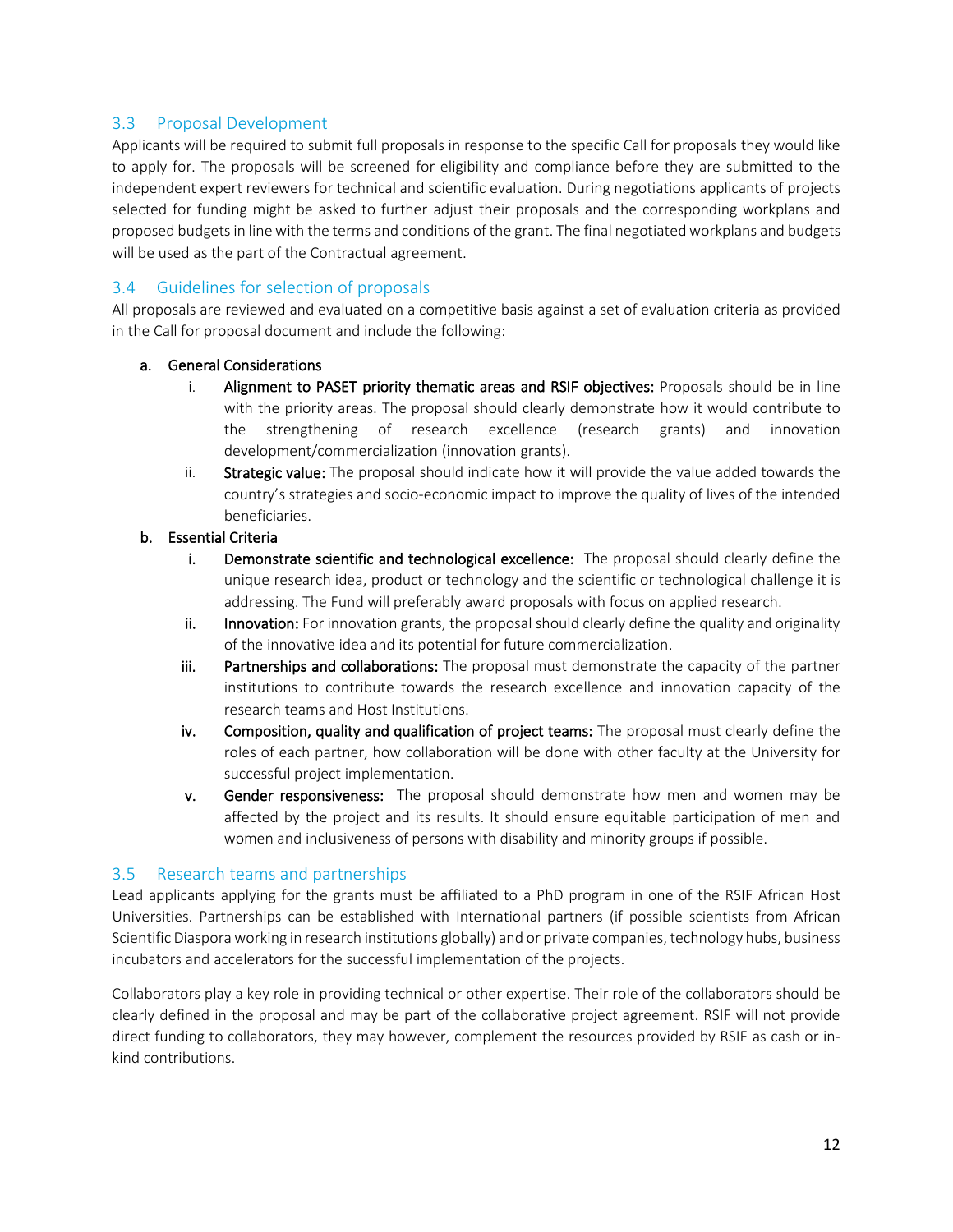# <span id="page-13-0"></span>3.6 Student Involvement

RSIF PhD scholars should be provided opportunities to conduct their doctoral research projects within research grants. This will enable them to gain relevant skills for research excellence linking scientific ideas and technologies to business/ market. RSIF will NOT provide student stipends for the period of their research under the research Grants budgets.

# <span id="page-13-1"></span>3.7 Matching Funds

Matching funds may be required in varying proportions depending on the type of the RSIF grant. Support from RSIF will be conditional on the demonstration of strong organizational support as well as matching funds from either the African Host University, International partner or private company as indicated in the Call for proposal document for the respective grant.

### <span id="page-13-2"></span>3.8 Decision for Funding

Funding decision will be based on recommendations of the Grants Independent Technical Committee and subsequent approval by the PASET Executive Board. Selected project teams will then sign a project grant agreement with *icipe* for funding by the RSIF project upon negotiation of workplans and budgets. The Project Leader may not change the project partners during the life of the project. However, should one of the team members be unable to continue participating the project implementation, the Project Leader should inform the RCU immediately.

# <span id="page-13-3"></span>3.9 Research Ethics

The African Host University is responsible for addressing ethical issues relating to the research project including completing the necessary due diligence in regard to ethics approval from a relevant regulatory body and securing free, explicit, and informed consent from any individuals who participate in the research approval to undertake the research must be granted before any work requiring approval begins. Ethical issues should be interpreted broadly and may encompass, among other things, relevant codes of practice, the involvement of human participants and any other issues in the conduct of the research that may result in damage to the environment and the use of sensitive economic, social or personal data.

In the process of preparing the project application, the Applicant is obliged to observe ethical principles and rules and describe how ethical issues in the application will be addressed. The applicant should indicate plans to obtain ethical approval from relevant bodies, if the project application involves human or animal subjects.

# <span id="page-13-4"></span>3.10 Misconduct and Conflict of Interest

The African Host Universities are required to have in place procedures for governing good research practice, and for investigating and reporting unacceptable research conduct. The African Host University must upon request provide information on its management of research integrity and ethics and must ensure that potential conflicts of interest in research are declared and subsequently managed.

# <span id="page-13-5"></span>3.11 Transfer of Grant to another Research Institution

Transfer of the grant to another Institution is not allowed. The Implementing partnerwill be required to maintain the partnerships indicated in the research proposal during the life of the project. Collaborating partners may only be changed under exceptional circumstances that affect the ability of the collaborating partner to participate in the research; this includes but is not limited to:

- Loss of legal status
- Corruption allegations on the collaborating partners
- Acts of God, War (Declared and Undeclared)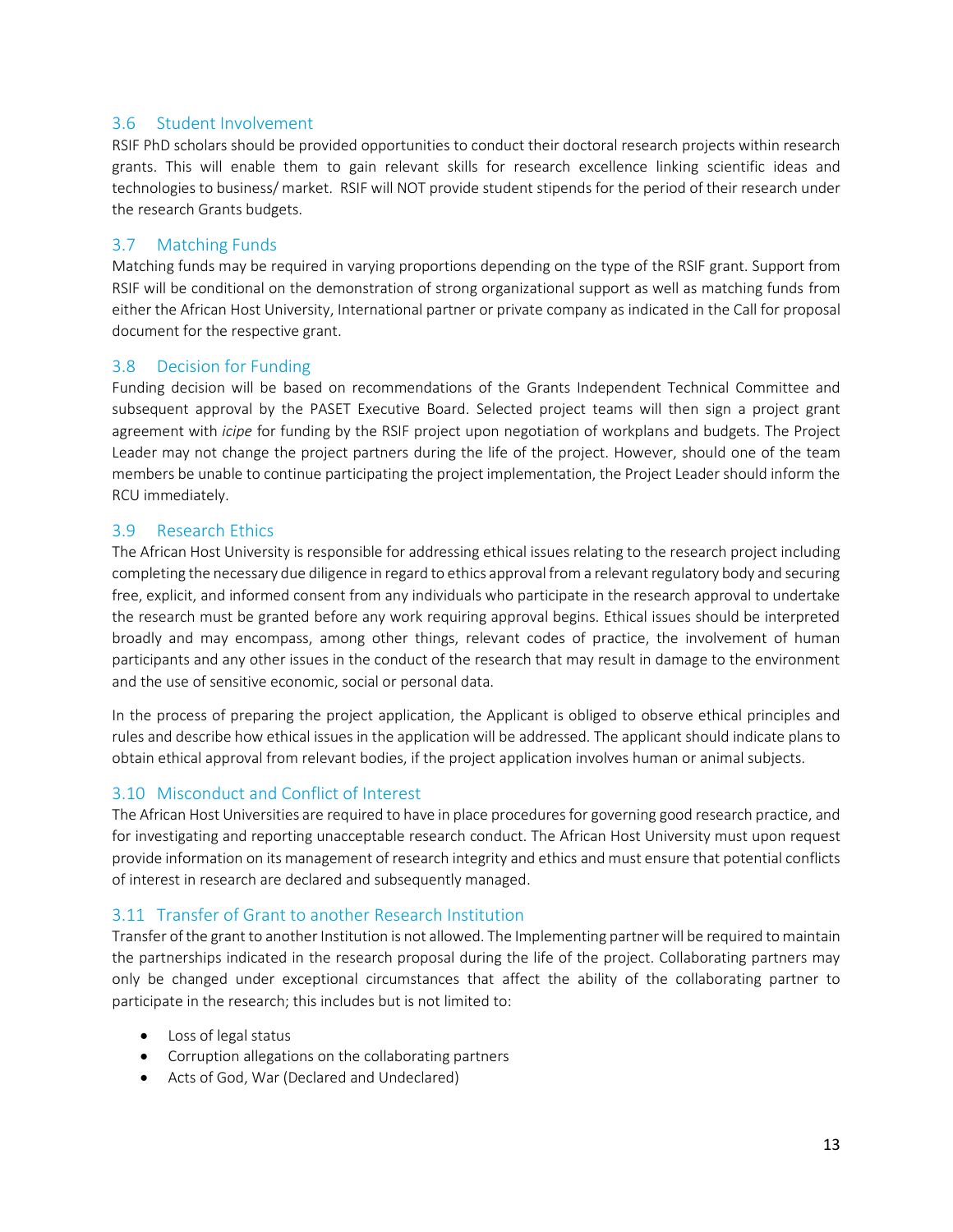• Illness and other objective circumstances which prevent the ability of partner to perform duties under project

Under these circumstances, the Implementing partner will notify *icipe* of the prevailing circumstances. In the case where the Project Leader intends to transfer project activities to another organization and or department or becomes unable to continue with the research for such reasons as retirement, resignation or any other cause, the African Host University must notify *icipe* and a substitute Project Leader will be appointed by the African Host University in consultation with *icipe*.

*Icipe* will require that the replacement meets the eligibility criteria and has the expertise and experience to lead the project to a successful conclusion, in accordance with outlined research project objectives.

# <span id="page-14-0"></span>4 Project Grant Agreements

# <span id="page-14-1"></span>4.1 Conditions of Engagement

A project Grant Agreement

issigned between *icipe* and the implementing project partner organization. It states the roles and responsibilities of the project leader, project partners, and *icipe* with respect to the project being implemented. The implementing partner organization reviews the agreement and if acceptable, signs and returns it to *icipe* for signature on its part. The project agreement becomes effective with signatures by all parties

# <span id="page-14-2"></span>4.2 Signatories to the Project Grant Agreements

The signatories to the project agreement shall be the Director General of *icipe* and heads of the implementation partner organization or their designees.

# <span id="page-14-3"></span>4.3 Collaborative Project Agreements

Each implementing partner organization shall sign a collaborative project agreement (CPA)/ MoU that defines the relationship between partners. Such an agreement shall define the role of each partner, the amount and schedule of their contributions, reporting and monitoring requirements, as well as the intellectual property rights of each partner. It shall also define and govern any movement of genetic materials between and among the partners, as well as third parties. The implementing partner organization shall submit a signed collaborative project agreement to the RCU

# <span id="page-14-4"></span>5 Project Implementation

# <span id="page-14-5"></span>5.1 Commencement of Project Implementation

A project commences after the signing of the project agreement with *icipe*. The Centre disburses the first instalment of funds to the implementing partners upon signing the project agreement, for starting up initial activities of the project, based on the approved yearly plan of activities (format for yearly plan of activities/annual work plan will be provided). *icipe* shall record the actual commencement of every project for management and monitoring/evaluation purposes.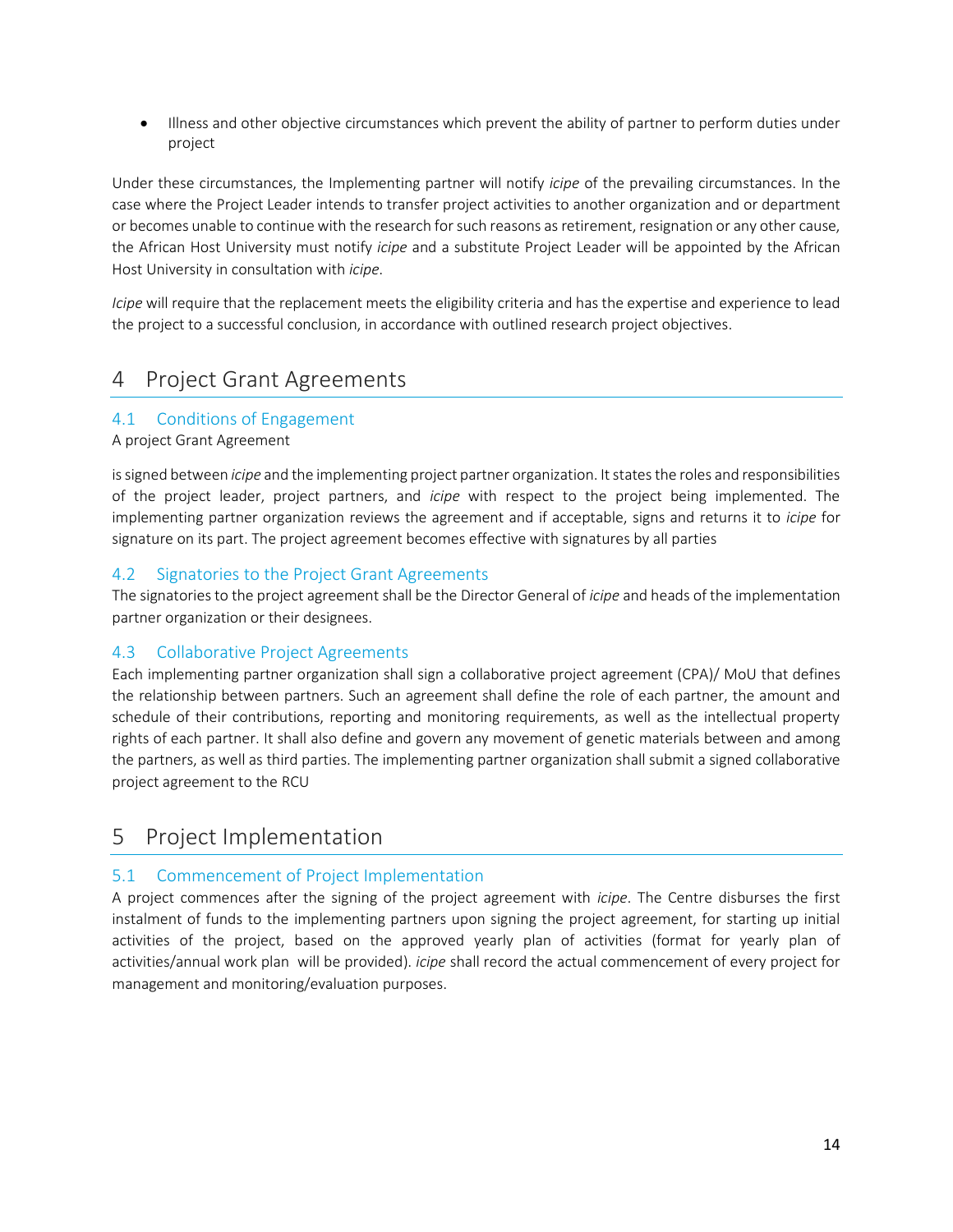# <span id="page-15-0"></span>5.2 Project Inception Meeting

The Project inception meeting should be held when the following are in place:

- a. The project Agreement has been signed.
- b. The RCU has received a yearly plan of activities or annual work plan for the first year (YPA 1).
- c. The Project has made adequate preparations in terms of project inputs (such as facilities, project sites, and related arrangements).

The Project Leader shall notify the RCU in writing about the date and venue, as well as list of participants of the project inception meeting. The Project shall submit an inception report to the RCU within 14 days after the inception meeting. Partners should discuss the working modalities and sign the Project collaborating agreement/MOU.

*Icipe* will hold an orientation meeting to all successful applicants to provide guidance on overall project implementation, compliance and reporting practice. This meeting will be done after project grant agreements have been signed.

### <span id="page-15-1"></span>5.3 Environmental Considerations including safe guards

All projects receiving funding from RSIF must adhere to the environmental and social safeguard policies of the World Bank. Project Leaders are expected to make an appropriate assessment of the environmental impact of the project activities as early as practicable in the planning stages of the research.

The Environmental Impact Assessment (EIA) process ensures an appropriate assessment of the environmental impacts of all projects that could potentially have adverse impacts on the environment. The extent of the EIA largely depends on the nature of the project:

### Category A: EIA is required

The proposed project or related activities involves "construction, operation, modification, decommissioning, abandonment or other activity undertaken in relation to a physical work", which is defined as "a structure in a fixed location".

#### Category B: EIA is recommended

The proposed project or related activities do not involve the construction, operation, modification, decommissioning, abandonment, or other activity undertaken in relation to a physical work, but still may have significant environmental impact.

#### Category C EIA is not required

The proposed project is neither related to "physical work" nor has a significant environmental impact. While an EIA is not required, it is recommended that the implementing partner incorporate environmental considerations into the scope of their project

To meet the requirements of the World Bank Environmental Safeguard policies, the Lead Applicants are required to complete the Environmental Screening forms that inform the potential environmental impact of the proposed projects during proposal submission. *Icipe* will review the forms and the environmental assessment process in detail during the project inception, and at any time during project implementation.

The World Bank can request to review and audit all EIAs for a project at any time. Therefore, it is required that Projects establish a process for implementing the EIA mitigation plan process as soon as possible after research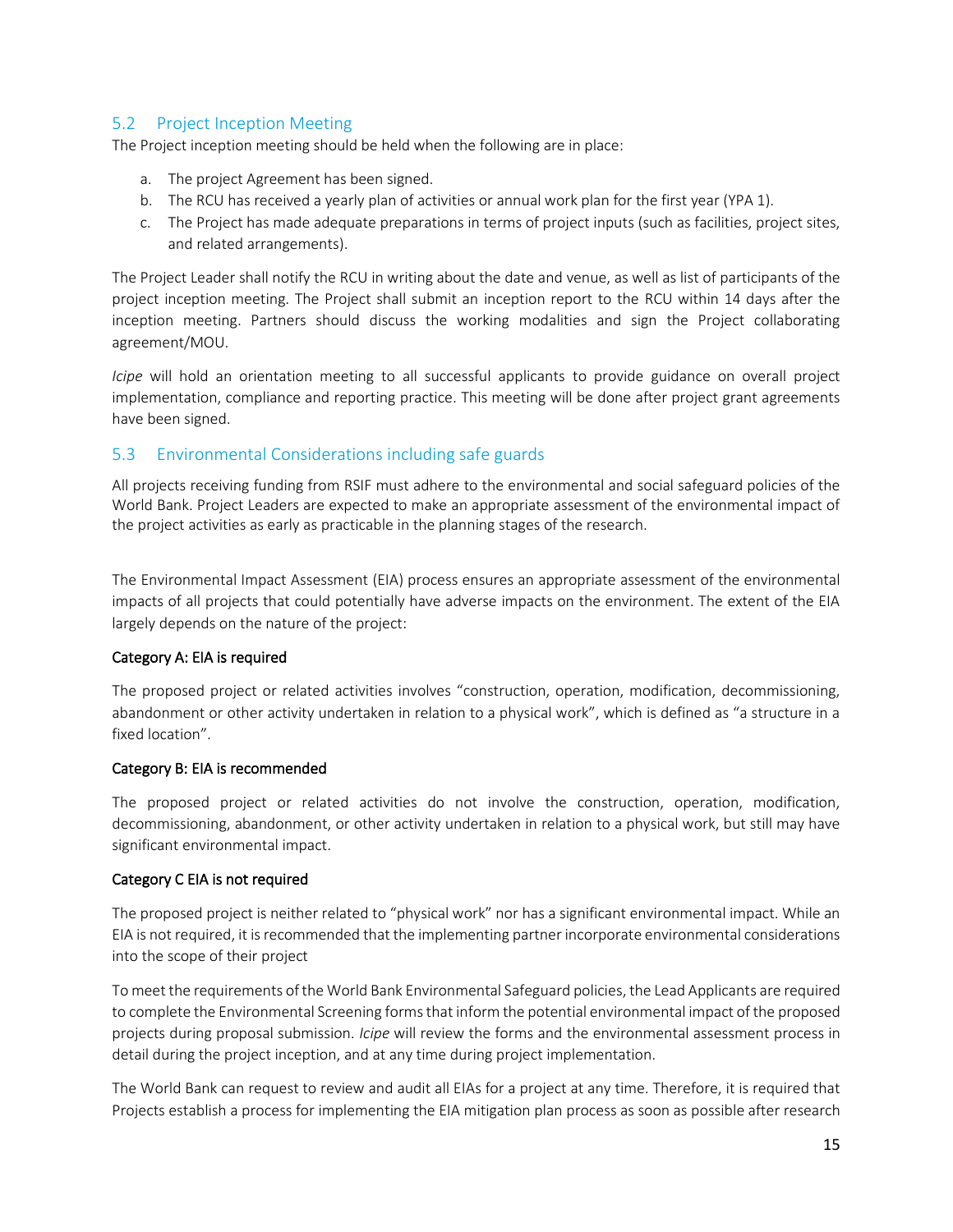inception. A review/audit may take place in the form of a document review or a field visit observation. The project will provide regular updates on the progress on managing the EI of the project in the biannual

technical progress reports. Further guidance on completing the environmental assessment will be provided by the RCU.

# <span id="page-16-0"></span>5.4 Communication and Publications

RSIF attaches great importance to the dissemination of results and all award holders are expected to publish the results of their research in the appropriate scientific journals. All published papers should acknowledge support received from RSIF and should cite the award using the following form of words: This is essential in helping to publicize the work of RSIF and providing an indicator of the success of the investment. Please help us to ensure continued funding for scientific research remains a priority by acknowledging RSIF when you publicize your research project.

RSIF reserves the right of access to all unpublished papers, records, or collections resulting from the work carried out under an award, some of which may be required to be deposited with RSIF. Similarly, RSIF reserves the right to use information on the outcome of the grants in annual reports, strategic plans, and for scientific and financial audit, and may from time to time require current and former award holders to provide detailed information on the results of work funded.

# <span id="page-16-1"></span>5.5 Intellectual Property Rights

It is the responsibility of the African Host University, and all parties engaged in the research project, to make every reasonable effort to ensure that the intellectual assets obtained in the course of the research, whether protected by intellectual property rights or not, are used to the benefit of society and the economy. Research outcomes should be disseminated to both research and more widespread audiences to inform potential users and beneficiaries of the research.

Ownership of any intellectual property developed or created by RSIF PhD Scholars and University faculty which has been innovated or invented as a result of participating in RSIF funded activities at the University shall be determined by the University's Intellectual Property Policy.

However, ownership of any intellectual property developed or created by RSIF PhD Scholars and faculty as a result of joint research activity during the course of any partnership that is supported by RSIF funds, shall be vested in both partners. Partners shall have the joint right to determine the commercial exploitation and disposition of such intellectual property, and partners shall enter in good faith discussions in order to make joint applications for the registration of the same. Before any registration or commercialization of any intellectual property takes place, the partners agree to reach a separate agreement covering issues such as exploitation rights and revenue sharing. Any publication regarding such intellectual property shall only be possible with the prior written consent of all partners, with the understanding that such consent should not be unreasonably withheld.

Arrangements for collaboration and/or exploitation must not prevent the future progression of research and the dissemination of research results in accordance with academic custom and practice.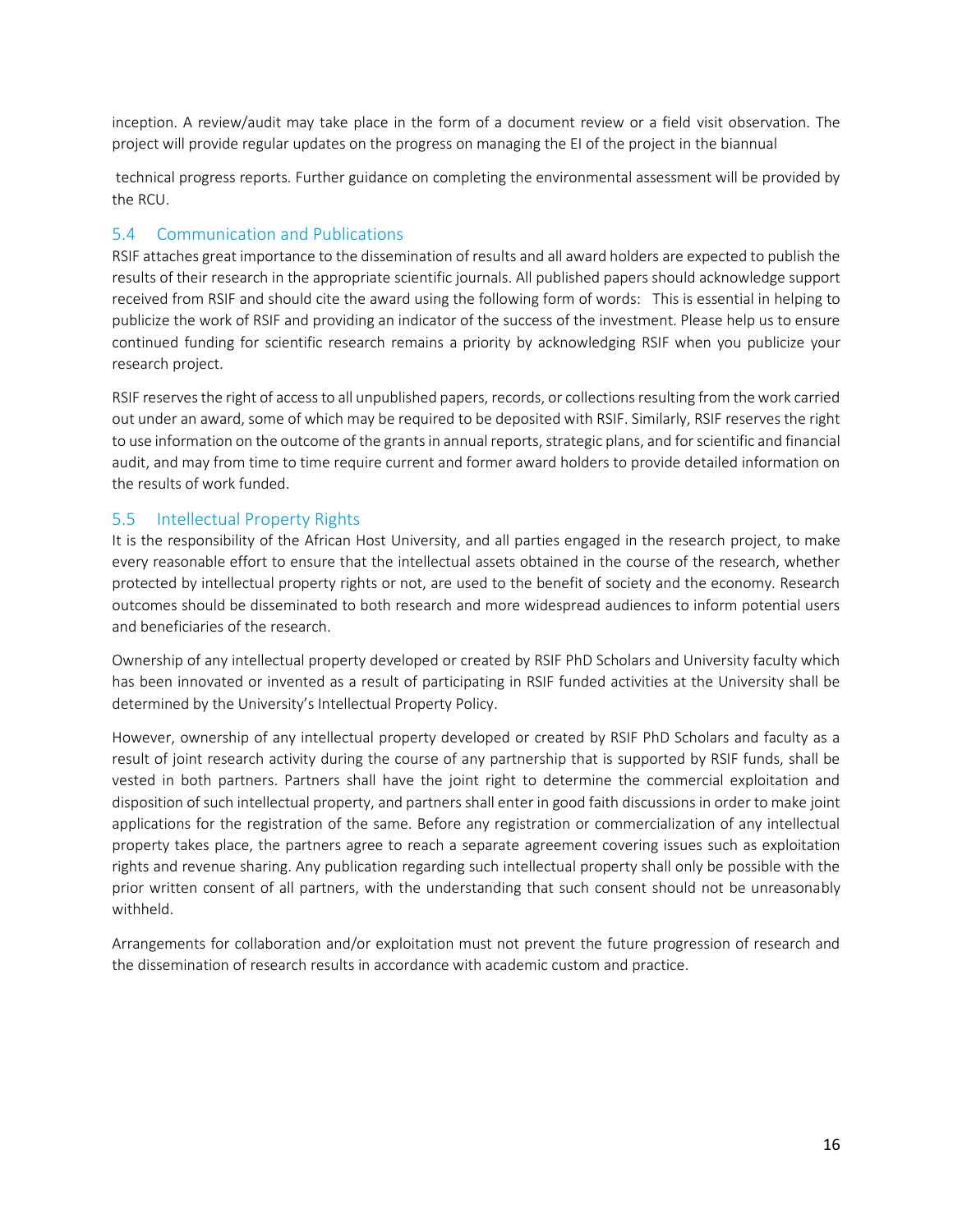# <span id="page-17-0"></span>6 GRANTS FINANCIAL MANAGEMENT

# <span id="page-17-1"></span>6.1 Financial Management

Sound financial management is essential for the effective and efficient implementation of projects. RSIF's financial management activities will be carried out within the financial and administrative framework of *icipe* and contractual provisions between the Fund's donors and *icipe.* These provisions will, by extension, apply to implementing partners. It is incumbent upon *icipe* and partners to ensure that the Fund's financial resources are correctly and effectively used for the Project.

# <span id="page-17-2"></span>6.2 Project Budget

The proposed costs represent the best estimate of the necessary costs to achieve Project results, and therefore must be well-developed and realistic. Budget notes are included in the approved budget to further clarify what eligible costs or activities are being included under each line item in the budget.

# <span id="page-17-3"></span>6.2.1 Project Budget Adjustments

During project implementation, it may come to pass that planned activities may have to change or be rescheduled, cancelled, or altered, based on needs on the ground. Programmatic and activity changes may have corresponding budgetary implications, thereby necessitating revisions. In all such cases, any change to the project budget must be reviewed and approved by *icipe.* The RSIF RCU project representative must be notified in advance of any proposed changes and will advise on whether changes are allowable and the procedure by which they must be submitted for approval.

The reallocation of expenditures between expenditure categories in the project budget that are below 10% of the affected expenditure line items are permitted without any requirement for pre-approval by RSIF-RCU. Such allocations affecting any line item by 10% or more must be approved in advance by RSIF-RCU.

# <span id="page-17-4"></span>6.2.2 Eligible Project Costs and Budgeting

# Eligible Project Costs

Eligible costs are those that are budgeted, approved and incurred as expenses in implementing the Project. It is essential to ensure that the costs are:

- a. Budgeted for and approved by the relevant authority;
- b. Incurred for the purposes of the project; and
- c. Reasonable when compared to the prevailing market prices.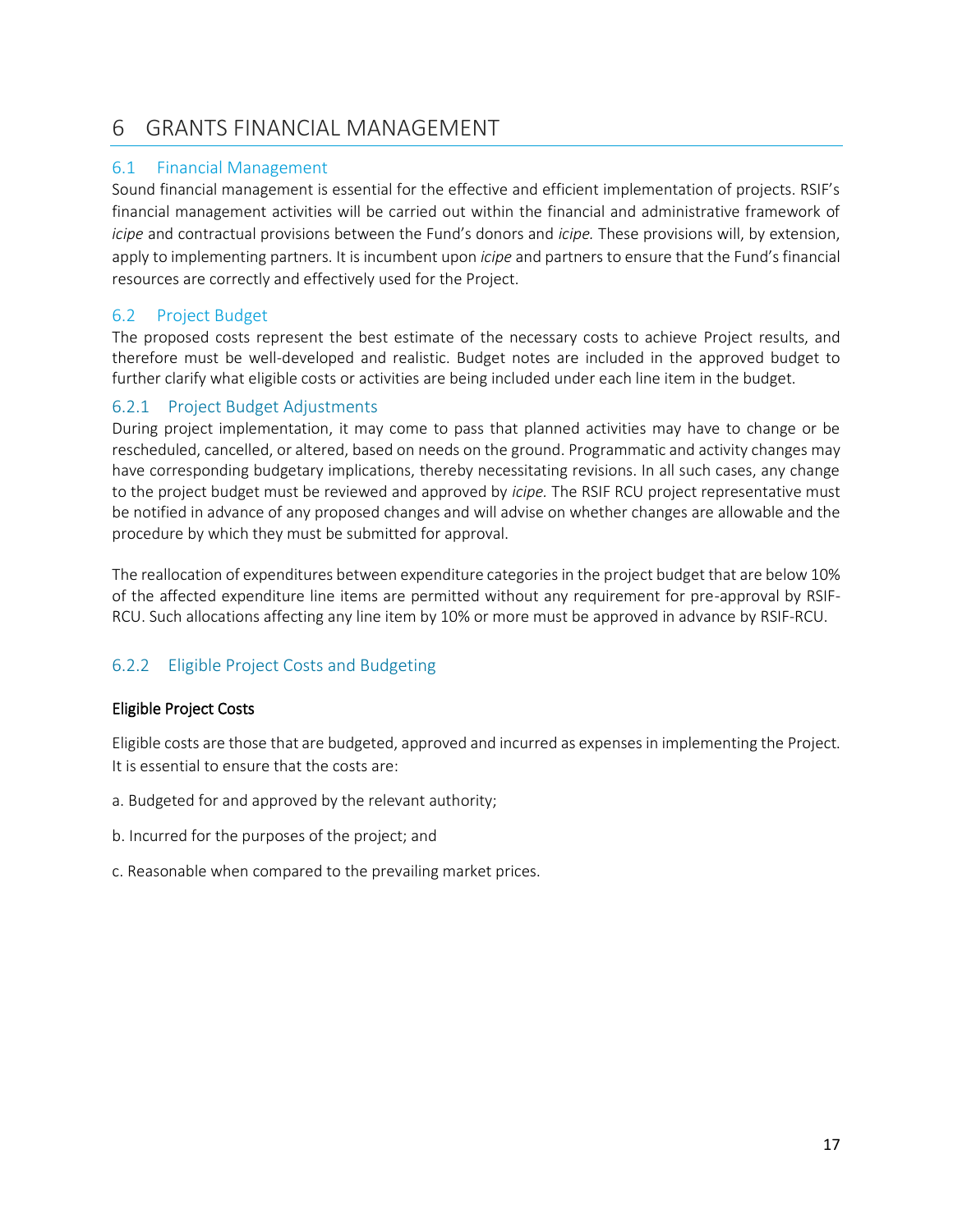# <span id="page-18-0"></span>6.2.3 Budget line categories

To enhance an effective and efficient project implementation, output-based budgeting shall be used as the more preferred option to the natural cost classification budgeting

In the preparation of project budgets, common cost categories include:

|              | <b>Cost Category</b>              | Covers                                                                                                                                                                                                                                                                                                                                                                                                                                                     |
|--------------|-----------------------------------|------------------------------------------------------------------------------------------------------------------------------------------------------------------------------------------------------------------------------------------------------------------------------------------------------------------------------------------------------------------------------------------------------------------------------------------------------------|
| a)           | Personnel                         | Coordination allowance to key research team members.<br>Due to budget constraints the project may not provide an<br>allowance to all research team members. Refer to the<br>budget notes provided in the budget template for the<br>maximum allowance to be provided to research teams<br>based on the type of grant.                                                                                                                                      |
| b)           | Capital Assets                    | Minor<br>research equipment<br>necessary for<br>project<br>implementation up to \$3,000                                                                                                                                                                                                                                                                                                                                                                    |
| $\mathsf{C}$ | Renovations and minor civil works | Minor construction and remodeling of laboratories up to a<br>max of 10% of total budget.                                                                                                                                                                                                                                                                                                                                                                   |
| $\mathsf{C}$ | Research Supplies and services    | Research consumables, casual labour<br>(wages)<br>and<br>consulting and expertise for special outsourced services                                                                                                                                                                                                                                                                                                                                          |
| d)           | Travel and subsistence            | tickets, ground transfers,<br>Travel<br>accommodation,<br>subsistence allowance (per diem) for project related<br>activitiesetc                                                                                                                                                                                                                                                                                                                            |
| e)           | Operation costs                   | Workshop Printing, copy, scanning, internet connectivity,<br>bank charges and other direct expenses related to the<br>project                                                                                                                                                                                                                                                                                                                              |
| f)           | Overhead costs (Indirect costs)   | Support to Administering organization responsible for the<br>implementation of a project to cover costs such as non-<br>scientific staff, other non-specific utilities, office services<br>such as photocopy, printing, office stationery etc)<br>calculated as a percentage of total direct costs. Max<br>allowable overhead is 10%. Host Institutions<br>are<br>encouraged to provide overheads as part of their in-kind<br>contribution to the project. |

# <span id="page-18-1"></span>6.3 Disbursement of Funds

Subject to the continued availability of grants funds from the donor for the support of the research and innovation activities, *icipe* will disburse funds to the African Host University subject to continued compliance with the terms of all the grant documents and the continued satisfaction of all conditions precedent to disbursing the Grant fund under the Grant Agreement.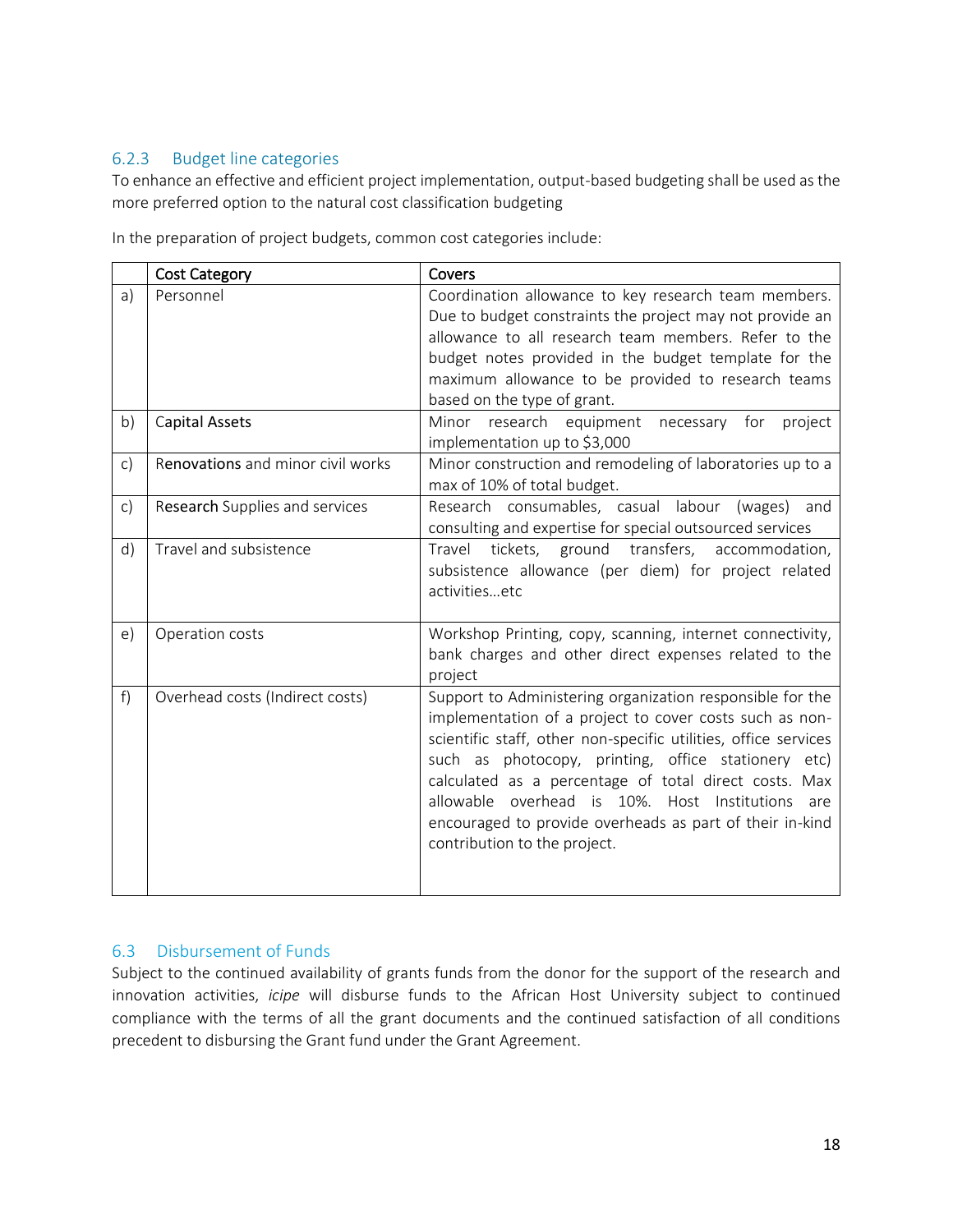# <span id="page-19-0"></span>6.3.1 Initial Disbursement

Initial disbursement of funds by *icipe* to implementing partners will be contingent upon:

- a. Disbursement to icipe from the World Bank (or other donors) and upon approval of RSIF yearly activity plans and the budget thereof;
- b. The implementing partner's fulfilment of requisite requirements, including:
	- i. Signed project grant agreement,
	- ii. Signed collaborative project agreement (s),
	- iii. Approved activity plan and budget,
	- iv. Separate bank account or the equivalent thereof, and
	- v. Satisfactory completion of a partner's institutional/ financial and administrative assessment form.

# <span id="page-19-1"></span>6.3.2 Subsequent Disbursement

Subsequent fund disbursements will be contingent upon:

- a. Approved activity plan and budget for the implementation period, in line with the agreed project milestones;
- b. A satisfactory technical and financial report to account for the previous advance;
- c. Approved cash request by the project leader and icipe thematic budget holder

# <span id="page-19-2"></span>6.3.3 Final Disbursement

*icipe* will make the final disbursement of funds upon receipt of the last biannual progress report and a justified request for payment, considering the costs foreseen in the last Yearly Planned Activities necessary to complete the project. An amount equivalent to 10% of the last half-year budget will be retained by *icipe* until satisfactory final technical and financial reports are submitted. The implementing partner shall return to *icipe* any unused funds within one month of submission of the final reports

### <span id="page-19-3"></span>6.3.4 Withholding Fund Disbursements

*icipe* may withhold the disbursement, wholly or in part in the following circumstances:

- a. Loss of focus on the main objective(s).
- b. Occurrence of substantial deviations from the project plan and budget.
- c. Failure to deliver reports and to meet reporting schedules as agreed.

*icipe* shall, however, initiate discussions with the concerned project partners, before taking such a decision. In case of substantial deviation from project plans and budgets presented in the partner agreement, *icipe* may recover the disbursed amount, wholly or in part, from the affected project(s)

# <span id="page-19-4"></span>6.4 Interest earned on project funds

Any interest earned while Project Funds are in deposit at the Host University's bank, whether in a separate Project account or in a general account, shall be fully credited to the Project and reported as earnings in Project financial reports. Such Project earnings shall be applied to the Project with *icipe's* approval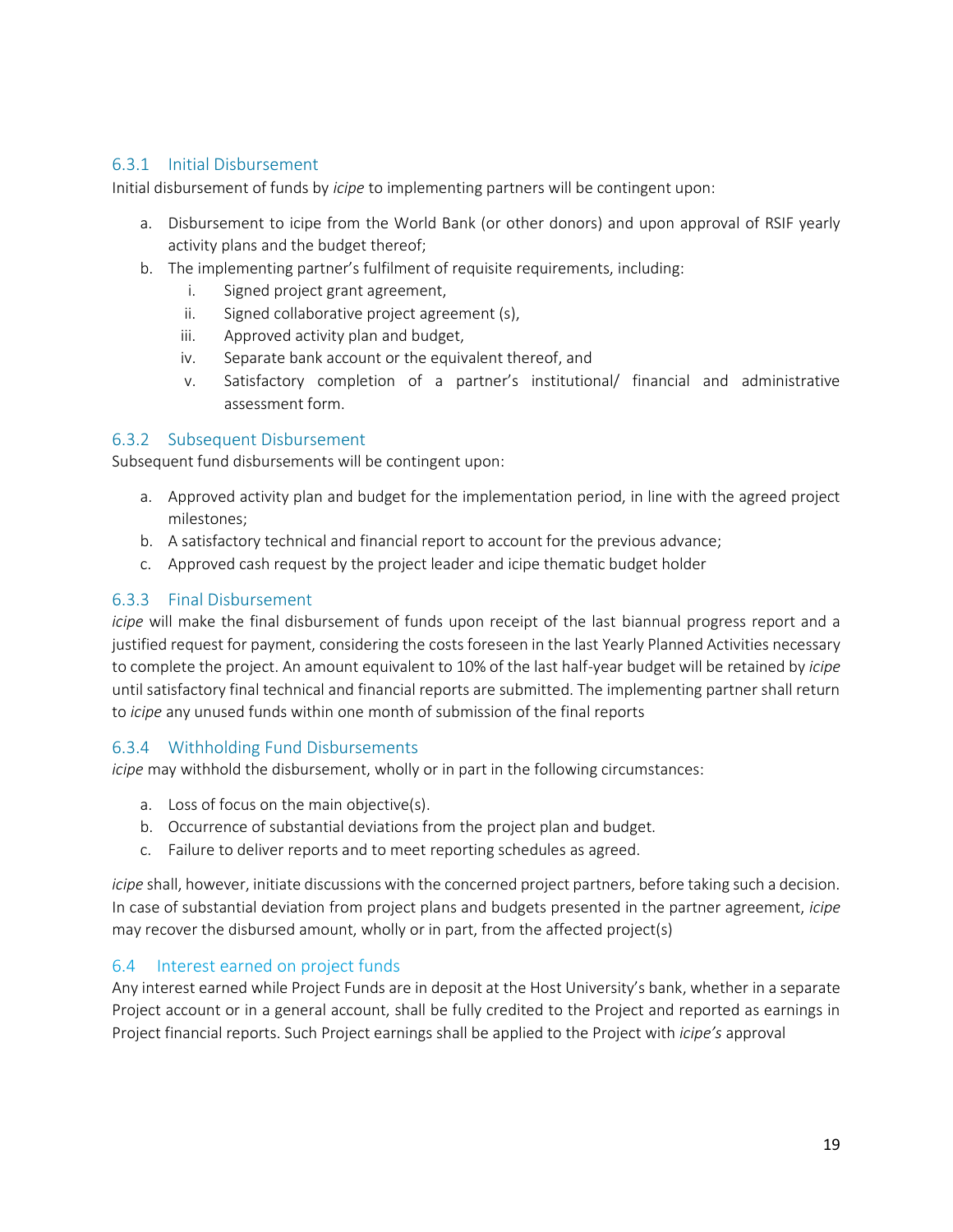# <span id="page-20-0"></span>6.5 Transfer of funds between African Host Universities and its Collaborating Partners

As part of enhancing research capacity development among African Host Universities, Lead Applicants are expected to have formed partnerships at the point of submission of the proposals. These collaborating partners will not receive funding directly from the award but will have a key role in the successful implementation of the projects. *icipe* will therefore disburse funds to the Host University as per the Grant Agreement who will in turn support their collaborating partners.

The Collaborating Agreement(s) drawn by the African Host University with their collaborating partners should clearly outline the funding mechanisms or arrangements including matching funding as agreed by the parties.

# <span id="page-20-1"></span>6.6 Financial Reporting

The project's financial information on fund utilization shall be frequently reviewed, to ensure that it can generate reports that will satisfy the project's reporting requirements and facilitate managing of project operations.

This includes suitable arrangements for: (i) communicating financial information to the Project leader, project teams, and *icipe;* and (ii) setting clear procedures for preparing, signing and submitting the financial report required by the Project. There shall be periodic comparison of project activities against plan, and actual expenses against budget, to enable *icipe* and project teams to assess the quality and performance of the projects.

### <span id="page-20-2"></span>6.7 Use of funds

- a. Management of grant funds and authorization of expenditure are the responsibility of the Lead Applicant. Expenditure of funds must comply with the terms of the grant agreement, and the RSIF African Host University's financial management policies and procedures. In respect of the management of grant funds where collaborative or multi-institutional grants are approved, the Lead Applicant is to advise the Finance team of action to be taken in respect of income and expenditure to/ from other partners if not clearly defined in the collaborating agreements and project budget.
- b. All funds for this grant received by the recipient must be accounted for in a separate bookkeeping process as part the Project financial records.
- c. The funds shall be used solely for the Project, and in accordance with the approved budget. *icipe* may suspend any payments of funds if this Agreement is not complied with.
- d. Funds allocated to one budget category shall not be transferred to another budget category without the express prior approval of *icipe* Budget reallocations of not more than 10% on each budget item are allowed without prior approval of *icipe* without exceeding the total budget allocation.
- e. The Implementing partner shall take every precaution against any unauthorized use of the funds and shall always keep up-to-date and full accounts of the expenditures incurred by the Project. *icipe* may at any time request a financial statement from the Grantee accompanied by certified balances
- f. Funds remaining unutilized after the completion of the Project shall be remitted to *icipe* in the contract currency within one month of the specified Project completion date, and without separate request unless their use is otherwise approved by *icipe.*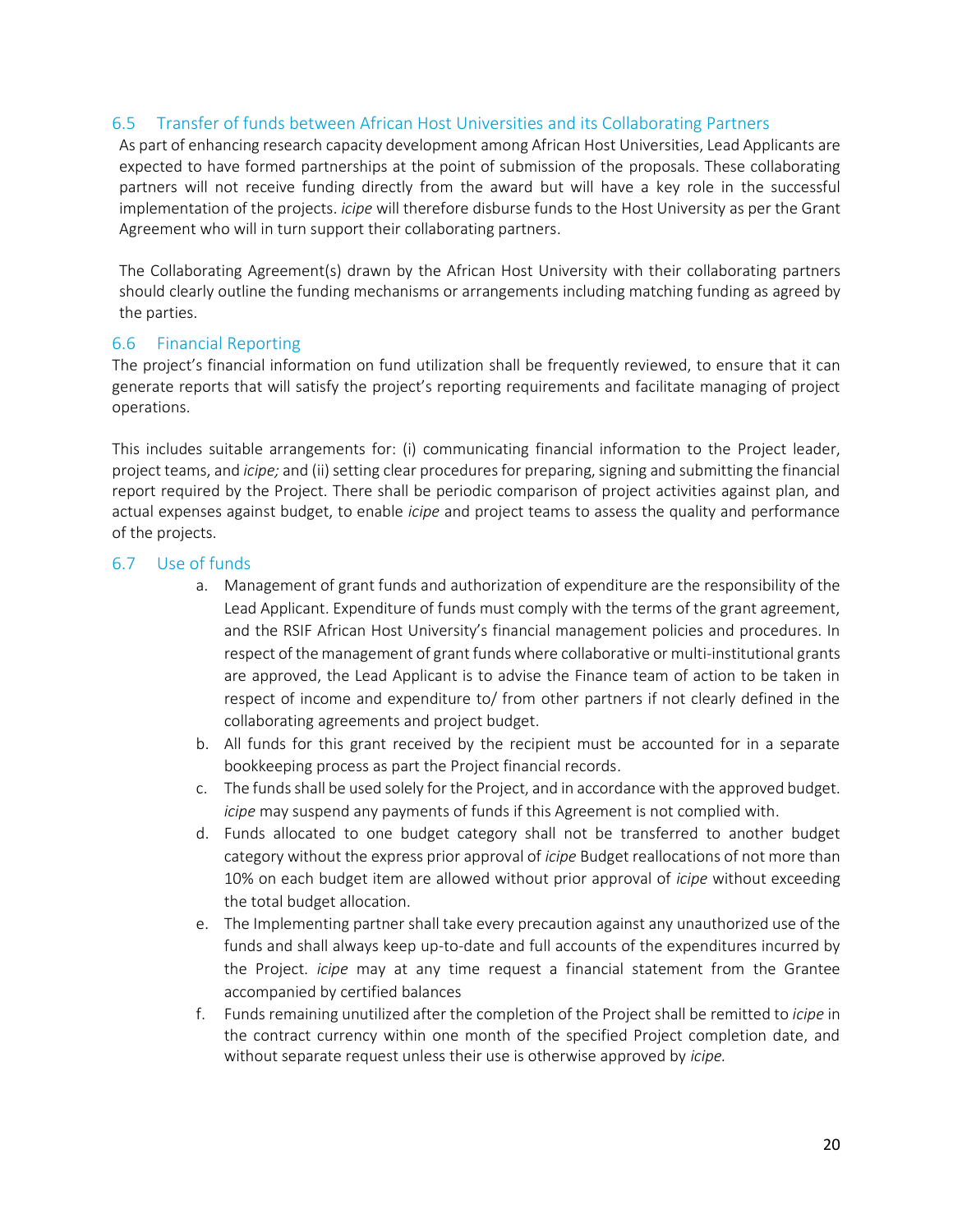# <span id="page-21-0"></span>6.8 Financial Reporting Requirements

Financial reporting will be carried out biannually based on the budget and activity plans for the reporting period and comply with all applicable accounting standards.

The following will constitute a biannual or annual financial report:

- a. A summary financial report duly signed and as per the official standard reporting template clearly indicating the matching fund component;
- b. An expense listing of the amounts reported in the financial reports;
- c. Certified copies of supporting documents relating to all figures reported including matching funds;
- d. An updated inventory list of assets procured under the project;
- e. A copy of the bank statement reconciled showing funds received;
- f. Variance explanations for a specific budget line that are over or under 10% require explanations. They should represent the most accurate and transparent explanation for under- or over-spending in a particular budget line item during the reporting period and an explanation of remedial action to be taken.
- g. Any other relevant documentation as may be requested from time to time.
- h. Financial reports MUST be signed by the authorized officers of the African Host University.

All the implementing partner organizations will prepare and send a signed hard copy, as well as a soft copy, of their financial reports to *icipe*. Upon receipt of a financial report, *icipe* shall notify the implementing partner, in writing, of any errors, omissions or clarification required in the report, in which case any outstanding payment will be withheld until the report is deemed acceptable. Templates for financial reporting will be provided upon signing of grant agreement.

# <span id="page-21-1"></span>6.8.1 Reporting Schedule

Biannual technical and financial reports shall be sent to the *icipe* as per the schedule below:

| Report Type             | <b>Reporting Period</b>                       | Reporting Due date   |
|-------------------------|-----------------------------------------------|----------------------|
| Financial and Technical | Nov $1^{\text{st}}$ to April 30 <sup>th</sup> | May $31st$           |
| Financial and Technical | May 1st to October 31st                       | Nov 30 <sup>th</sup> |

### <span id="page-21-2"></span>6.9 Auditing

The Implementing Partner should ensure the proper preservation of supporting documentation relating to expenses incurred to implement the project, including those of its Subcontractors, ultimate recipients, or collaborating partners. *icipe* can conduct audits at their own expense as may be considered necessary using audit staff selected by the donor. A risk-based approach and assessment of the project will determine the scope, timeline, nature and extent of the audit activities.

The Implementing partner shall allow and facilitate access by auditors appointed by either the Donor or *icipe* to project sites and to relevant records for the purposes of monitoring, evaluating and audit of the project. *icipe* will endeavor to provide reasonable advance notice to the Implementing partner.

*icipe* may request the Implementing partner's authorized representatives to confirm the total income and expenditure in respect to the Grant for a period as maybe requested by the *icipe* external auditors.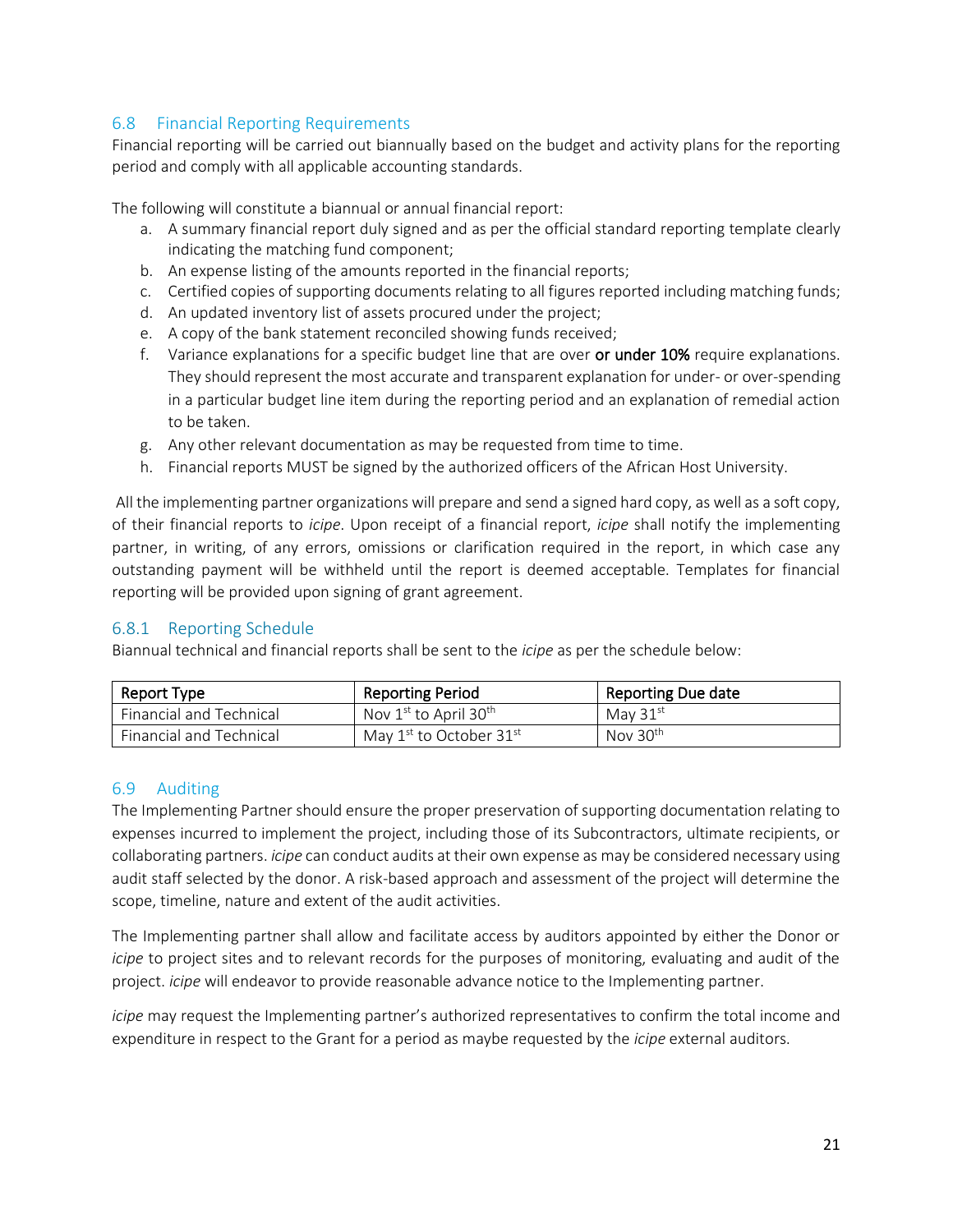Following an audit, all costs classified as disallowable or questionable by internal or external auditors appointed and instructed by *icipe* or the Donor must be returned to *icipe* within 30 calendars of receipt of the repayment notice in the either of the following forms:

- Deposit of equivalent amount of funds to *icipe's* bank accounts
- Adjustment of previously reported expenses by the project for an equivalent amount

The following is a general guiding audit checklist:

- a. Reporting is in accordance with agreed conditions;
- b. Activities for which funds were awarded have been implemented;
- c. Costs stated in accounts agree with actual supporting documentation and/or examined reports from recipient party;
- d. Reported expenses are adequately supported including adequate procurement procedures;
- e. The matching funding component has been accounted for correctly;
- f. The organization has signed an agreement(s) with the collaborating partners;
- g. The partner organization has a separate bank account or equivalent arrangement for managing funds and that transactions with it are signed by a minimum of two individuals in the implementing organization;
- h. Received and accrued interest on funds is accounted for correctly.

# <span id="page-22-0"></span>6.10 Financial Records Management

The creation and maintenance of records is integral to the implementation of project activities, and there is an implicit assumption that records of all actions are kept by *icipe* and by extension, implementing partners. The records must be filed and made available to support each stage of the project cycle.

All records created for each financial transaction must form part of that transaction. Those records must be preserved and classified for ease of access, reference, and to facilitate a paper trail (supporting documentation) and production of financial reports.

These documents include, for example:

- a. Payment vouchers
- b. Supplier's/provider's invoices
- c. Delivery note/receipts
- d. Quotations
- e. Purchase order
- f. Goods received notes
- g. Service delivery reports
- h. Field trip reports
- i. Training reports
- j. Confirmation of payment from the paying institution
- k. Acknowledgement receipt of payment from the receiving institution.
- NB: It is important to ensure the following in the above documents:
	- a. Legible narration of what the expense relates to;
	- b. Relevant dates
	- c. Relevant requesting, approving, and authorizing signatures
	- d. Clearly stated amount
	- e. Relevant stampings, for example "PAID".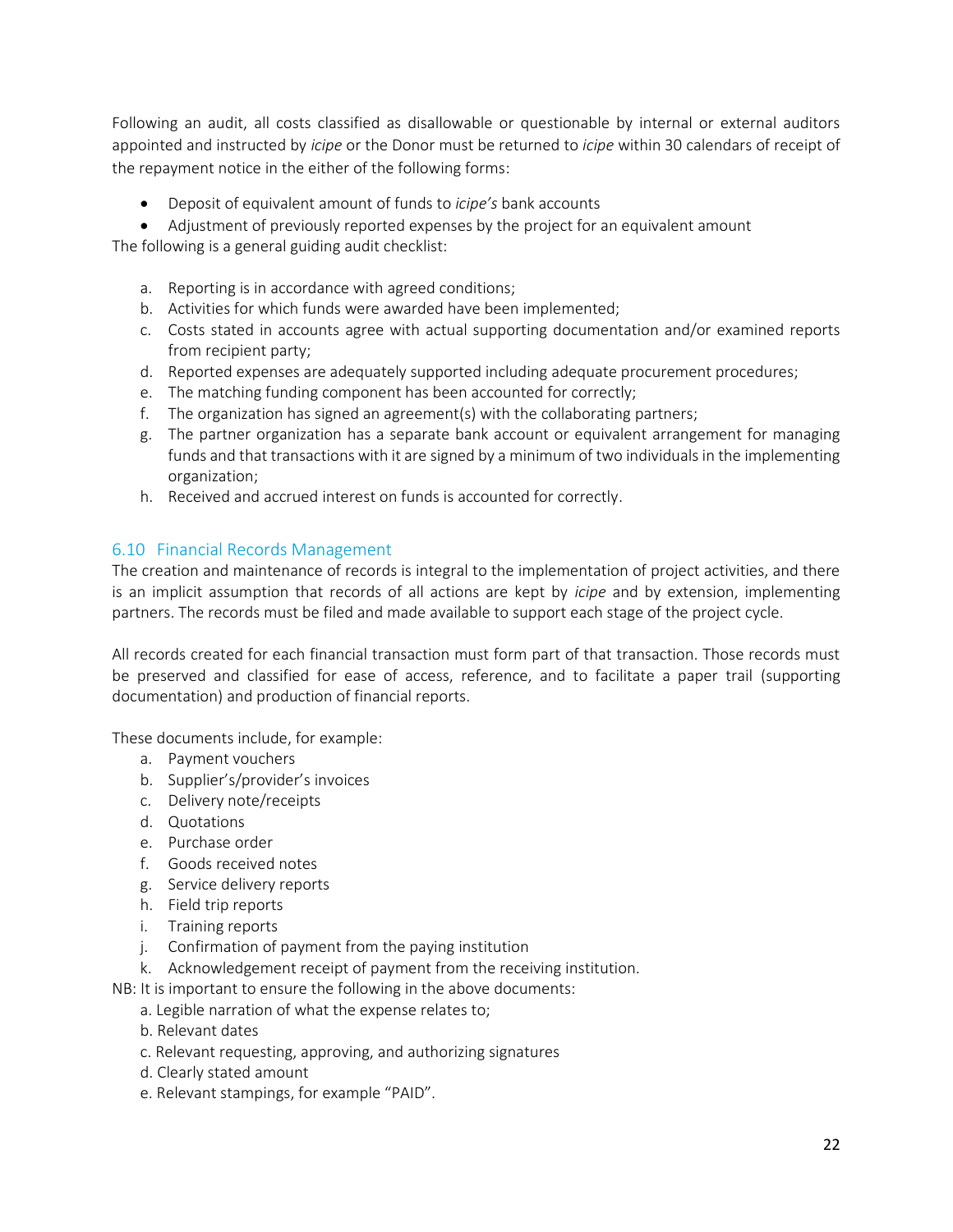The chart below provides a breakdown of the minimum required supporting documentation for the various categories of eligible project costs.

| <b>Expense Category</b>                                    | <b>Required Supporting Documentation</b>                                                                                                                                                                                                                                                                                                                                   |
|------------------------------------------------------------|----------------------------------------------------------------------------------------------------------------------------------------------------------------------------------------------------------------------------------------------------------------------------------------------------------------------------------------------------------------------------|
| Project Personnel and Consultancy<br>Costs                 | Signed letter of offer or contract, indicating salary, employment<br>$\bullet$<br>period, and paid and time off benefits<br>Timesheets supporting time claimed<br>$\bullet$<br>Invoices for services provided, with proof of payment<br>$\bullet$<br>Evidence of salary payments<br>$\bullet$<br>Consultancy report<br>٠                                                   |
| <b>Travel Costs</b>                                        | Travel request form<br>$\bullet$<br>Tickets, boarding passes, airport tax receipts and other proof of<br>$\bullet$<br>travel<br>Signed vehicle rental agreements and log books for vehicle usage<br>٠<br>Disclosure of exchange rate used for currency conversion<br>$\bullet$                                                                                             |
| <b>Meals and Accommodation</b>                             | Travel request form or stay arrangement form<br>$\bullet$<br>Accommodation invoices and receipts<br>Receipts/ per-diem as per Host Institutions travel policy                                                                                                                                                                                                              |
| Procurement<br>of<br>Goods<br>and<br><b>Services</b>       | Procurement of goods and services request form<br>$\bullet$<br>Documentation supporting an adequate procurement process, as<br>$\bullet$<br>applicable e.g quotations, procurement committee minutes, LPOs<br>etc<br>Invoices for goods or services, as applicable, with proof of payment<br>٠                                                                             |
| Training Expenses/ Conference and<br><b>Workshop Costs</b> | Documentation supporting the objective of the activity<br>$\bullet$<br>A copy of the training/ workshop/ conference report<br>$\bullet$<br>A list of participants<br>$\bullet$<br>A record of attendance<br>$\bullet$<br>Signed terms of employment of the trainer, if applicable<br>٠<br>Original invoices for services provided, as applicable, with proof of<br>payment |
| Other Common Operational Costs/<br>Overhead costs          | Documentation supporting the cost calculated<br>$\bullet$<br>Invoices for amount charged, as applicable, with proof of payment<br>$\bullet$                                                                                                                                                                                                                                |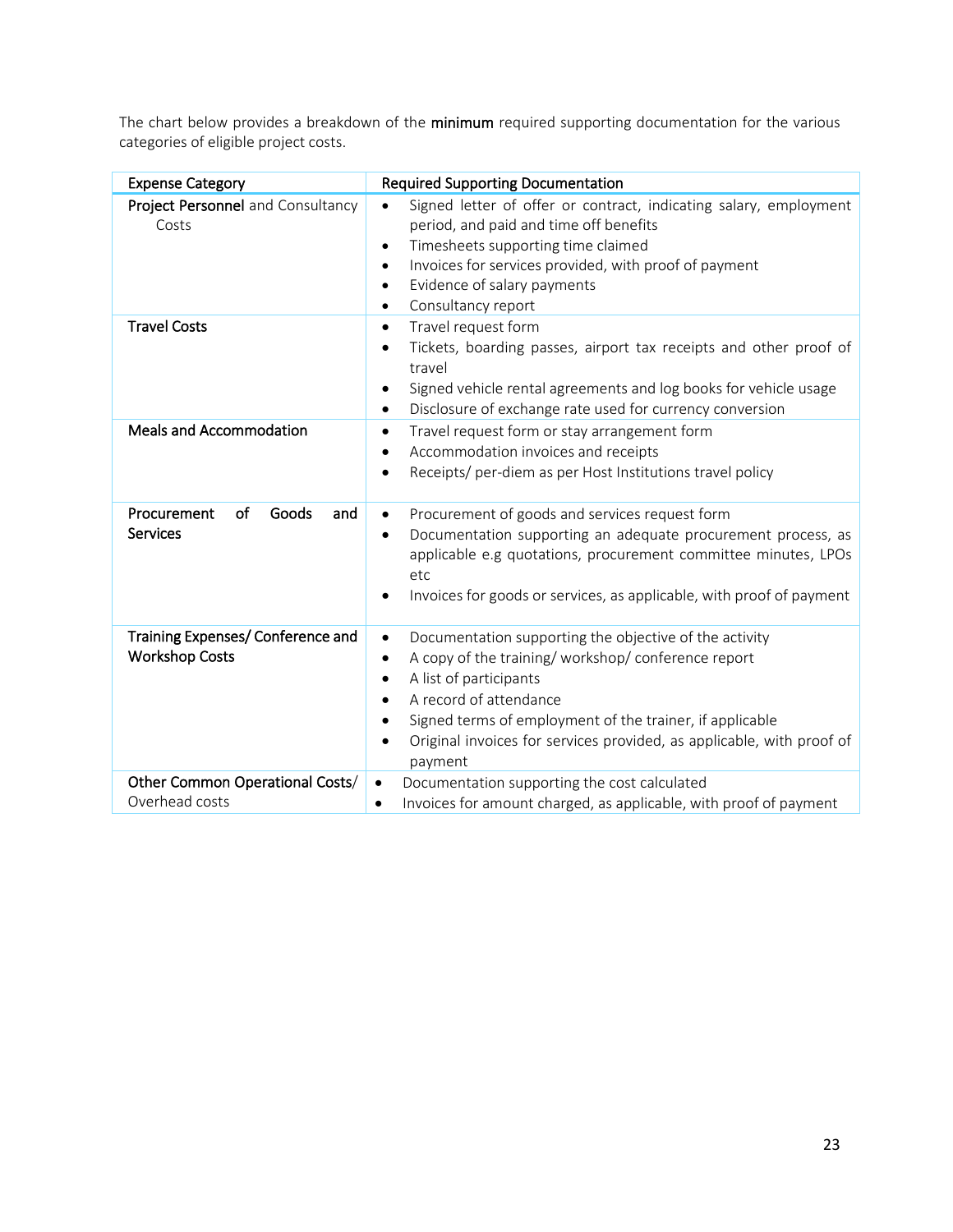# <span id="page-24-0"></span>6.11 Foreign Transactions and Exchanges in Local Currency

There will be situations where a transaction is recorded in the accounts in local currency and for various reasons, payment or settlement of this transaction is made in a different currency, such as U.S. dollars. All currency regulations in the project country must be observed for every payment.

Expenses paid in local currency should be translated at spot exchange rate to the reporting currency for reporting purposes. Exchange losses realised as a result of foreign exchange transactions are not allowable expenditure.

Implementing partners should closely monitor exchange gains/ losses during implementation, exchange gains can be used to scale up project activities. Cases of adverse losses which may significantly affect delivery of project outputs and deliverables should be brought to the attention of *icipe.*

# <span id="page-24-1"></span>7 Project Monitoring and Reporting

# <span id="page-24-2"></span>7.1 Introduction

*icipe* aims to ensures that funding provided under the RSIF grants are used as efficiently as possible, to achieve the desired impact. Thus, it is necessary for all actors to implement a continuous and rigorous system of monitoring, evaluation and learning (MEL). Each project is required to have a results-based management (RBM) framework that has clear outputs and outcomes, as well as indicators. *icipe* shall ensure that project outputs and outcome indicators are well structured and project performance monitored annually. The results from the annual monitoring exercise will inform *icipe* and the PASET governance bodies on the project's continuity.

# <span id="page-24-3"></span>7.2 Project Monitoring and Review

# <span id="page-24-4"></span>7.2.1 Monitoring by the Project Teams

All project teams shall have an in-built monitoring system, to assess progress towards achieving their objectives. This may involve setting up a project steering committee comprising at least three members including the Project Leader. Implementing the monitoring system shall be part of the annual workplans and in accordance with the results-based management framework of the project. Results of the monitoring shall be incorporated in the progress reports submitted to *icipe.*

# <span id="page-24-5"></span>7.2.2 Monitoring by *icipe*

*icipe* shall monitor the outcome indicators and performance targets annually, to help track progress towards realising the Programme's objectives. *icipe* uses information in the consolidated projects' technical and financial reports in the monitoring exercise. Additionally, *icipe* shall make field visits (where necessary), to collect relevant indicator data.

# <span id="page-24-6"></span>7.2.3 Review Missions

I*cipe* shall conduct periodic project review missions to project sites. These will include visits to, and interaction with, Project teams and heads of their organisations, as well as other stakeholders. The aim of the review mission is to assess progress with implementation of project activities, as per the approved project annual workplans and budgets. The review missions cover technical and financial aspects of project implementation. Photographs and videos may be taken during the review missions, and may be used in RSIF publications, to document success stories and for archiving in a photo library.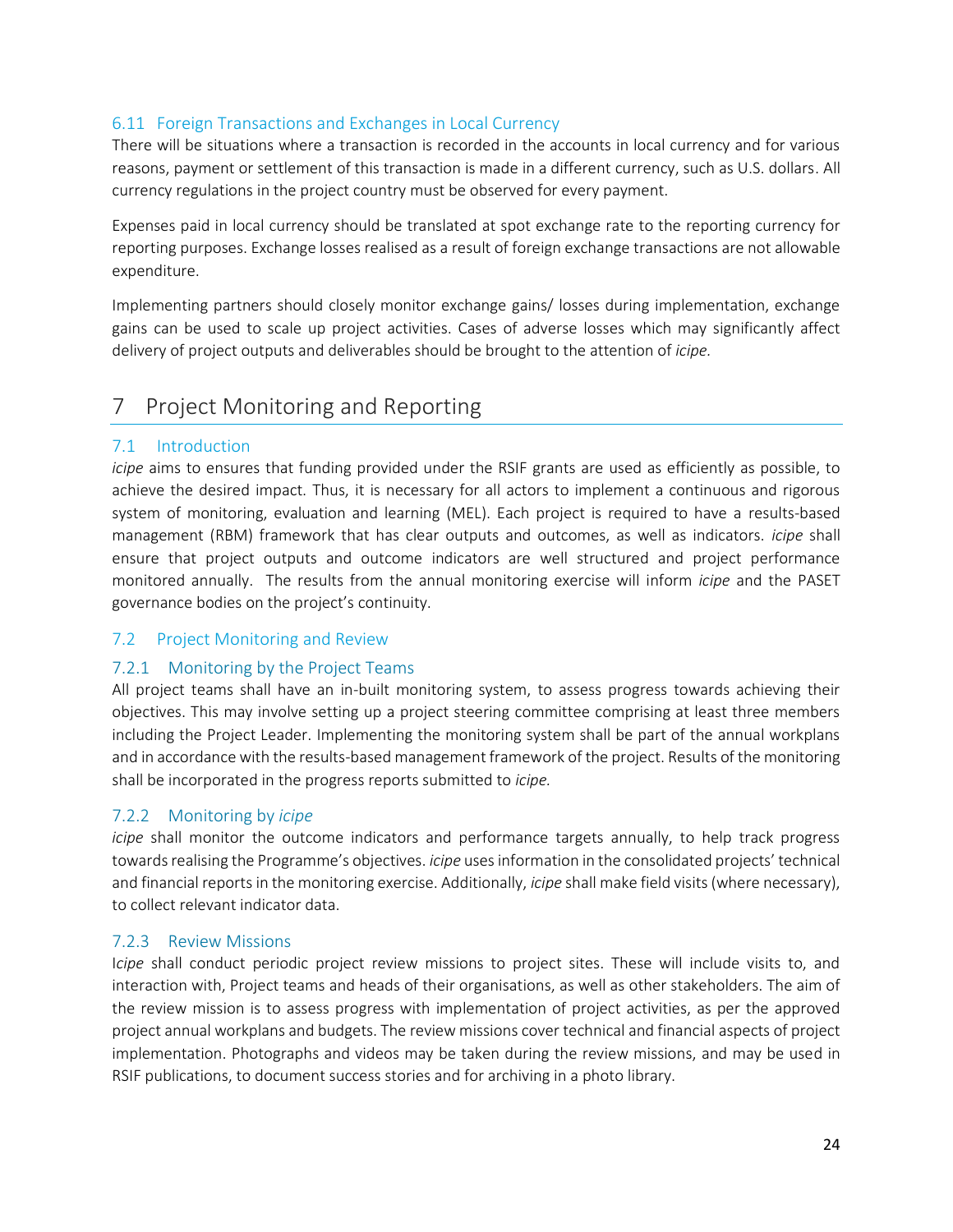# <span id="page-25-0"></span>7.3 Project Technical Reports

Drafting and submitting accurate, timely, informative, and results-based reports is a critical component of the management of the project. All narrative reports are to be prepared jointly by the Implementing partner and all collaborating partners in the Project. The reports may contain visual materials, e.g. graphs, diagrams, pictures, and audio-visual clips.

The main reports include

- a. inception report;
- b. technical progress reports;
- c. financial reports, and
- d. completion report.

# <span id="page-25-1"></span>7.3.1 Inception report

Within one month of signing the project agreement, the Project Leader shall convene an inception meeting involving the project team members and relevant stakeholders. The Project Leader shall share the agenda, venue, and list of participants of the meeting with *icipe* prior to the meeting. The inception meeting aims to bring all partners on board, involve stakeholders, kick-start project activities, and address any outstanding implementation issues.

The project team shall prepare and submit an inception report to *icipe* within two weeks of the meeting.

The report shall contain the following information:

- a. Title, date and venue of the meeting
- b. Project summary
- c. Issues discussed including key activities for the next 6 months
- d. Recommendations
- e. Actions to address recommendations and timelines for those actions
- f. Annexes: One group photo, list of participants, and any other relevant information.

If, within three months after signing the project agreement, the project has not embarked on any of the planned activities, the implementing partner will report to *icipe*, stating:

- a. Reasons for the delay in start-up;
- b. Any preparatory activities that are nevertheless underway;
- c. Measures that are being taken, or could be taken, to commence activities;
- d. Any revision of the detailed workplan that appears necessary because of the delay.

If within a further three months there is still no progress, *icipe* will bring the matter to the attention of the RSIF Grants Independent Technical Committee at the next meeting.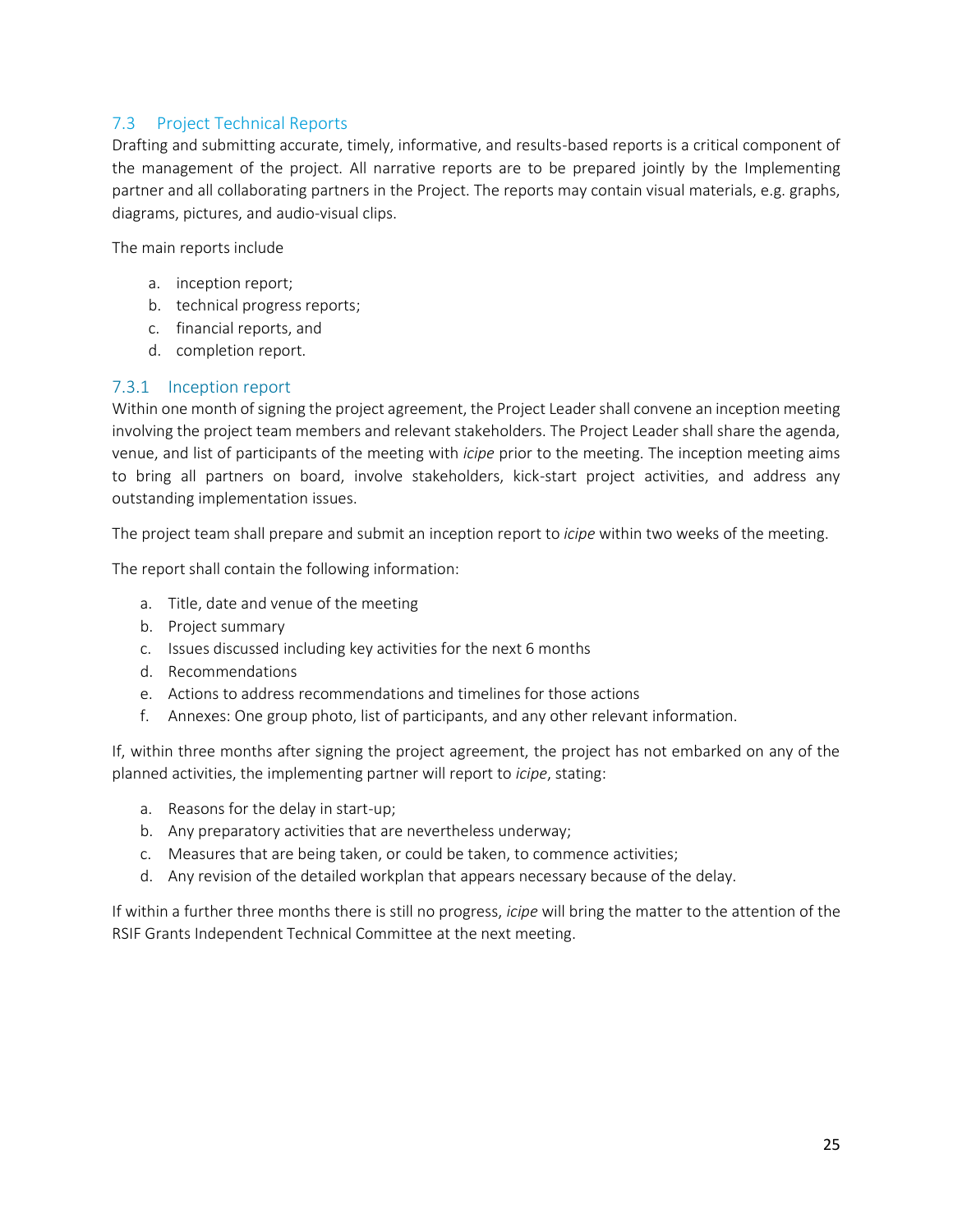# <span id="page-26-0"></span>7.3.2 Technical progress Reports

Technical Progress reports shall be prepared by the Project Leader biannually (every 6 months) and submitted alongside the financial reports to *icipe* by 15<sup>th</sup> of June and 15<sup>th</sup> of Dec. A format for preparing progress reports is will be provided by the RCU. The technical progress report shall contain appendices such as manuscripts, publications, images or other technical information that explains the scientific results, findings, products, and so on, of a project.

# <span id="page-26-1"></span>7.3.3 End of Project Report

The purpose of the end of project report is to record all the relevant information regarding the project. The completion report summarizes the main outputs of the project and the extent to which the objectives have been achieved. It also includes a summary of the resources used. The format for the end of project reports will be provided. The project team may hold a final Project Results and Experience-sharing Meeting.

The Project Leader shall submit the end of project report within three months after the end date of the project as per the project grant agreement.

A project is officially closed when *icipe* have accepted and approved the completion report. The financial closure is marked by the acceptance of the final external audit report, and by the reimbursement of any unused funds and disposal/transfer of capital goods by the implementing organization.

Subsequently, if it is decided by the donor to arrange an ex-post evaluation or such an evaluation has already been specifically provided for in the project agreement, the completion report will be one of the inputs provided to such an evaluation.

# <span id="page-26-2"></span>7.3.4 Special Reports

If at any time the implementing organization discerns that achievement of the project's objectives is significantly endangered by unexpected external events, or by failures in any part of the detailed work plan that the project team is not able to rectify, it shall immediately report the situation to *icipe* with an analysis of the issues and recommendations.

*Icipe* shall commence a special review to assess the situation together with the Project Leader; and, if necessary, with the representatives of the PASET CAG/Executive Board. If funds are committed, it will also promptly report the situation to the World Bank. Such special reports shall be in the same format as the project progress report.

*Icipe* may also request on a regular basis project updates as may be required before the biannual reporting time. to inform management decisions.